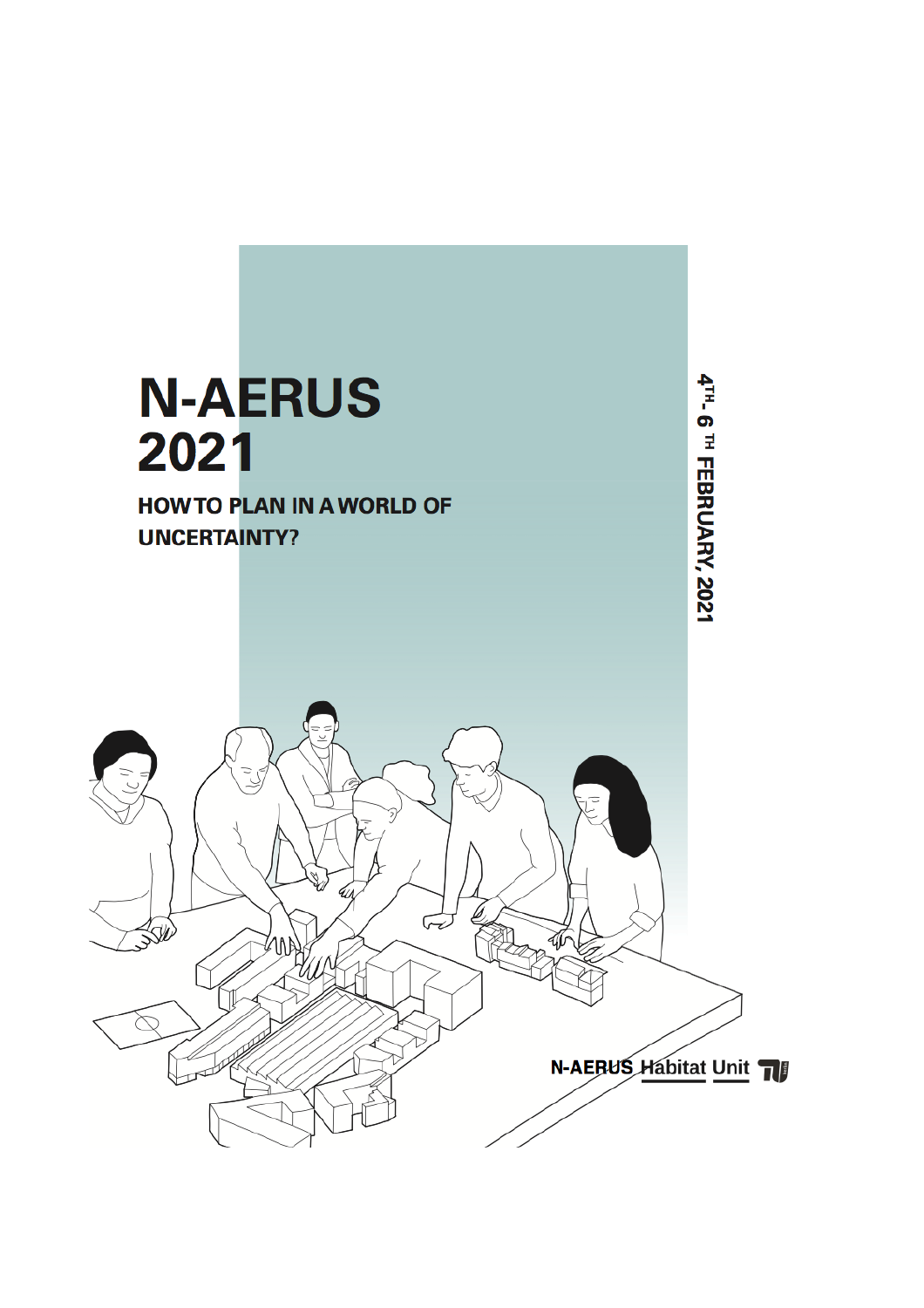# **BOOK OF ABSTRACTS**

**N-AERUS 2021 How to Plan in a World of Uncertainty?**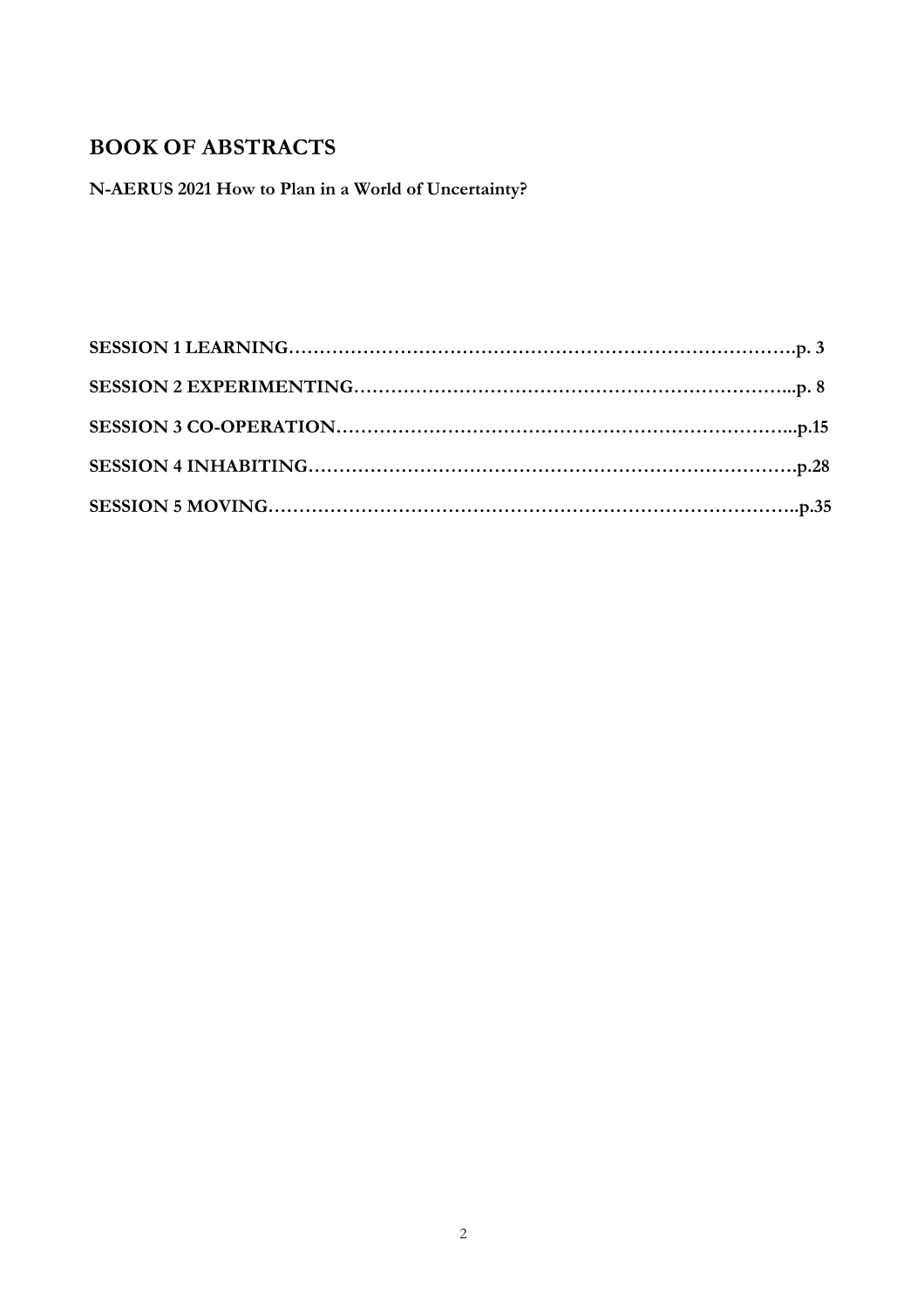### **SESSION #1: LEARNING**

[Education, Experimental Teaching, Systems Integration]

Formal planning education was fundamental to the ways our cities develop. Except for purely technical skills, the issue of beliefs and planning dogmas have had a profound influence on the routines of future professionals. Consequently, next to progressive planning solutions, many of the approaches applied in the last fifty years, rather than supporting human wellbeing, perpetuated multiply crises which we have to face nowadays. For instance, the uncritical focus on car-centric cities resulted in dramatic health consequences and broader environmental crisis. Similarly, the forced knowledge transfer from power-centres to the global South perpetuated social inequalities through mainstreaming of ill-fitted planning tools. Nevertheless, planning education in many contexts still depends on technocratic solutions developed in the ivory tower of the university and promotes theories and concepts which are alien to local urban realities.

Given the realities on the ground, there is a growing consensus that sustainability challenges and the state of 'permanent crisis' across the world can be better addressed in collaboration with stakeholders outside of the academy and based on the idea of co-production. This extends beyond conventional participatory modalities or formal educational approaches, where external stakeholders are consulted regarding specific solutions pro- posed by power-holders.

#### **SESSION #1:**

moderated by Mfaniseni Fana Sihlongonyane, Prof. (University of Witwatersrand) & Lucas Elsner (Technical University of Berlin)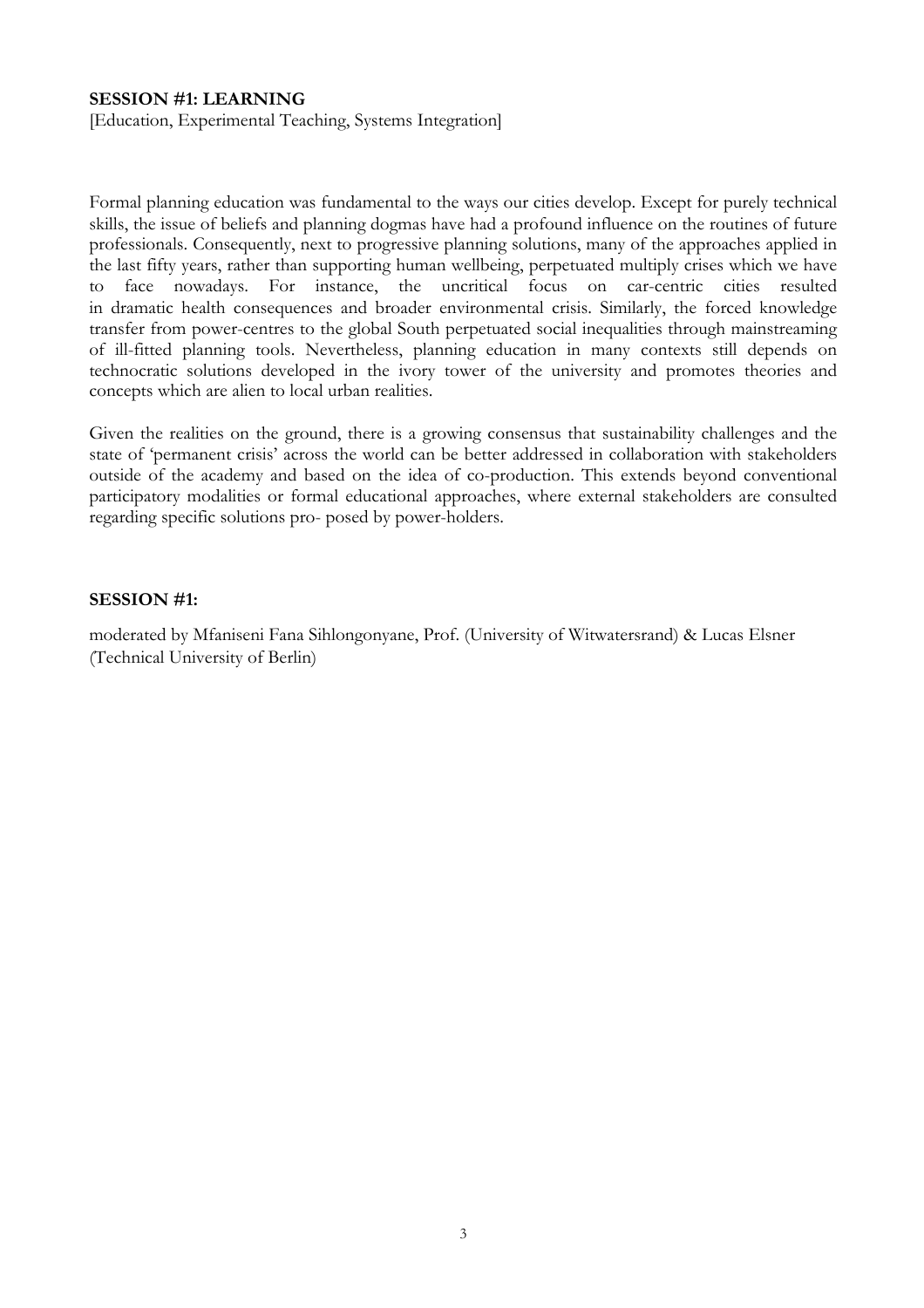# **URBAN STUDIO GUGULETHU HOPE. DISCOVERING SPACES OF LEARNING IN CAPE TOWN**

Kathryn Ewing

(School of Architecture, Planning and Geomatics, University of Cape Town)

Co-production, engaged scholarship and creative spatial practice are at the core of this paper. The 'Wall of Hope' is a community-driven, youth-based public space proposal, located in Gugulethu, Cape Town. **Urban STUDIO Gugulethu HOPE** is a design-research studio that shapes the Wall of Hope project into an active and collaborative **space of learning** and the potential for the implementation of an experimental design-build public space project in the future. This concept was initiated within a taught urban design studio project in 2020 through a series of participatory workshops (urban talks) and site walk-abouts (urban walks) as part of the University of Cape Town Master of Urban Design (MUD) Programme. The studio exposed informal networks in Gugulethu that inspired the [re]design of public space into vibrant, safe places as youth platforms for expression and dialogue. There is an intention to teach socially responsive urban design to students who can critically engage in issues of spatial equity, social justice and the urban everyday in the African context. The aim of this paper is to untangle the outcomes of the 2020 studio through three key frames:

- **negotiating DIFFERENCE** disrupts the debate on urban issues beyond the academy in a quest to coproduce knowledge through design workshops with students, Gugulethu community representatives, youth and facilitators. This also unsettles the curriculum and pedagogy of urban design and requires deep reflection and reshaping of experiential learning and the impact of a virtual world in a Covid-19 landscape.
- ! **mapping OFF GRID** explores social mapping of everyday culture and use of in-between urban space in Gugulethu (#mapmystreet), with a focus on the micro-spaces of the city in a time of uncertainty: spaza shops, urban gardens and early childhood development centres.
- ! **designing HOPE** shares the process of design of the public commons in a local context through student work.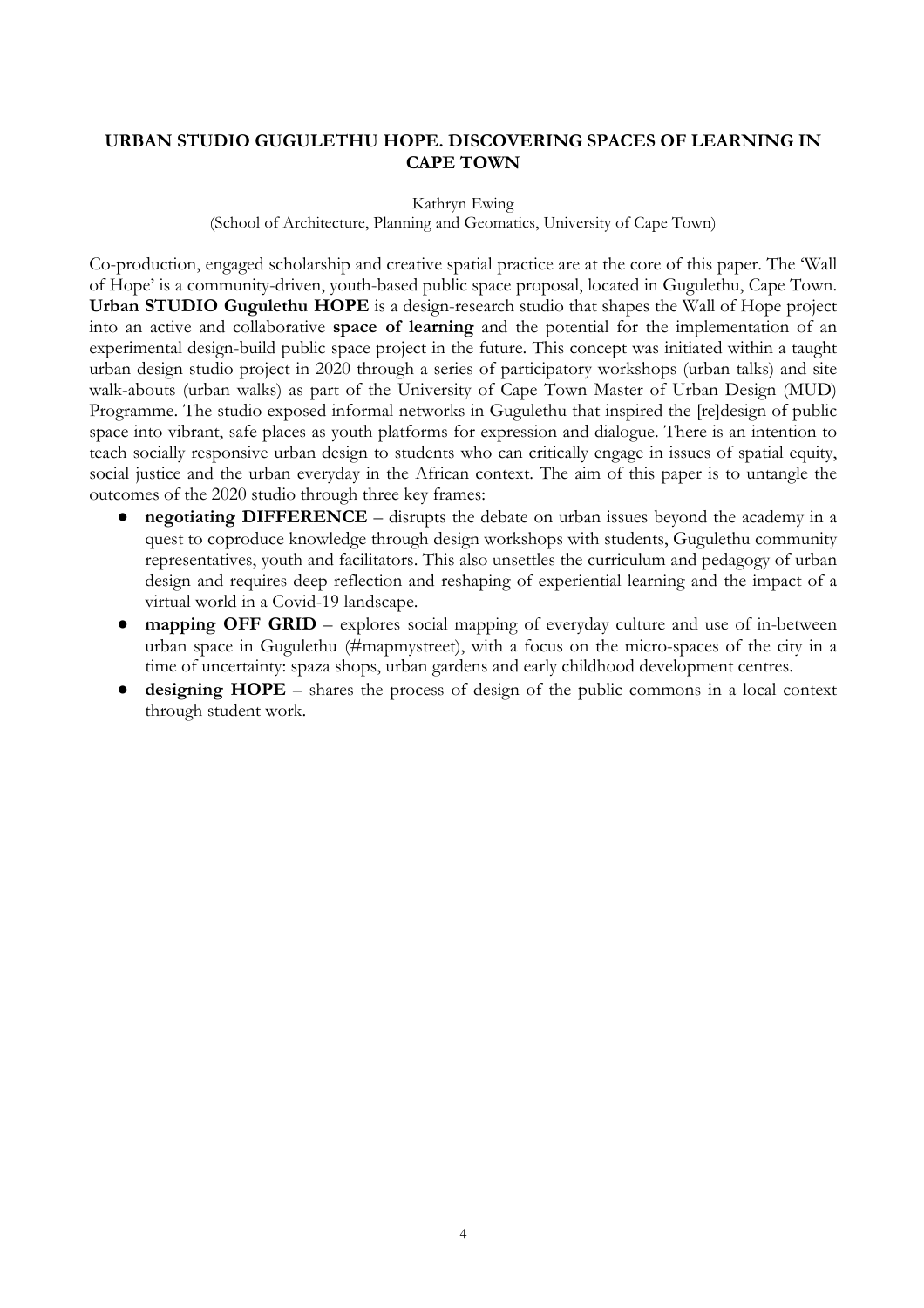# **CRITICAL URBAN PEDAGOGY: WHAT DOES CONVITE AS A NEIGHBOURHOOD UPGRADING PRACTICE TEACH US?**

Catalina Ortiz (Bartlett Development Unit, UCL)

This paper argues that learning from neighbourhood upgrading practices from the 'south' can illuminate how we frame critical urban pedagogies. The aim here is linking urban learning, critical pedagogy and 'southern practices' focusing on *convites*. A *convite* is the quintessential collective action of space co-production rooted in solidarity networks to self-build, repair and sustain collective infrastructures involving public cooking and celebration in the so-called informal neighbourhoods of Medellin, Colombia. We explore the question: What does *convite* as a neighbourhood upgrading practice teach us? Using a learning alliance approach, we engaged with 12 international and local organisations to explore methodologies to explore more creative ways to learn about neighbourhood upgrading strategies of a paradigmatic case such as Medellin. We argue to frame critical urban pedagogy through togetherness, knowledge translation, collective storytelling, and networked solidarity. A better understanding of the potential of critical urban pedagogies helps to expand the ways to engage with the plurality of actors' knowledges connecting bodies, minds and hearts.

*Keywords:* urban learning; critical pedagogy; neighbourhood upgrading; southern practice; Medellin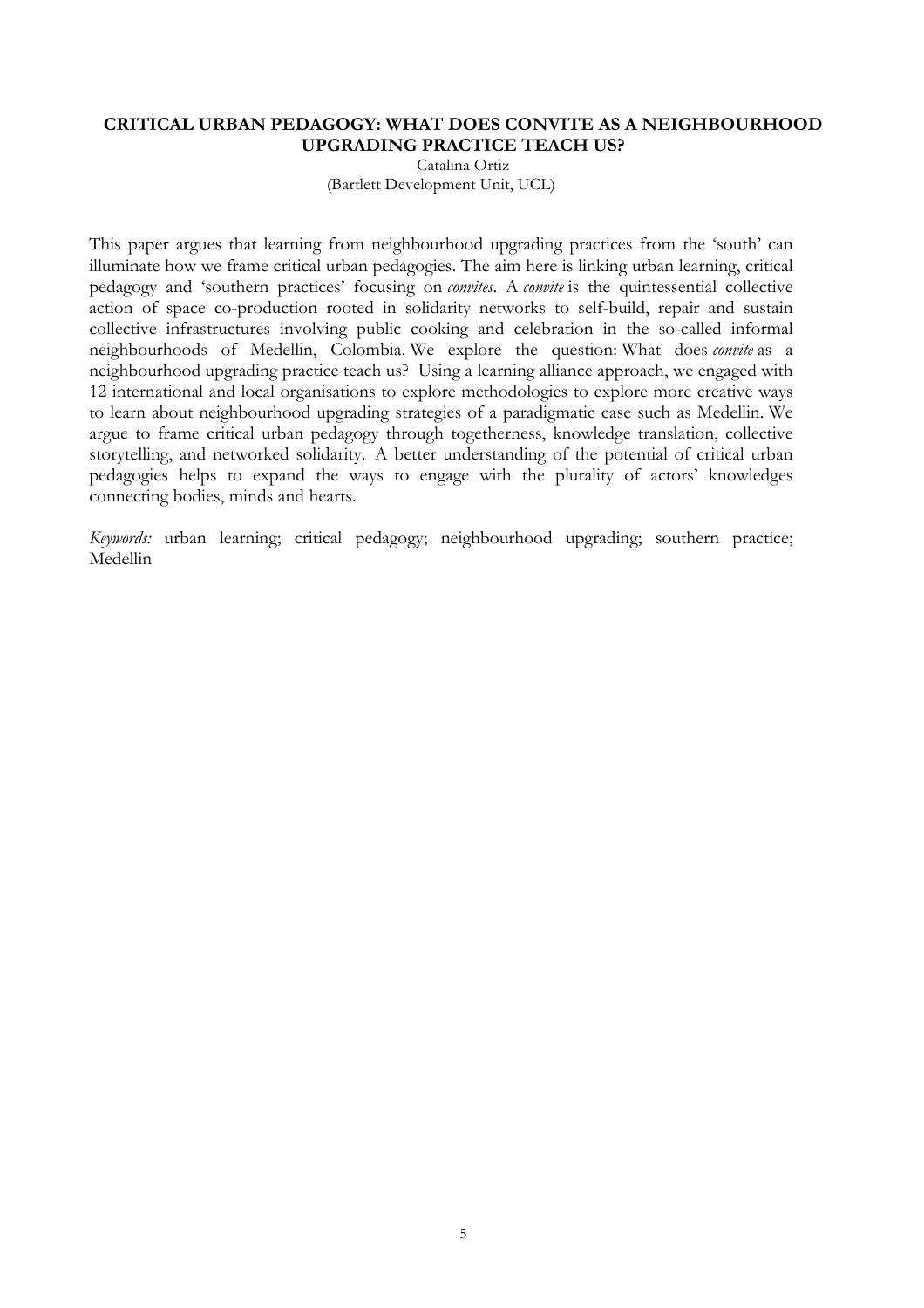# **RETHINKING PLANNING EDUCATION PRACTICE IN SOUTH THROUGH DECOLONIAL LENS: BUILDING AN ANTHROPOPHAGIC METHOD TO APPORACH VULNERABLE COMMUNITIES IN BRAZIL**

Lorena Melgaç (Institute for Urban Research at Malmö University) and Ana Paula Baltazar dos Santos (Architecture School at Universidade Federal de Minas Gerais)

This paper analyses three methodological constructions developed by students to investigate vulnerable Afrodescendent and Matriarchal communities on a 15-hour module 'Spatial practices and the introduction of Information and Communication Technologies in rurban communities' taught in 2016 in architecture and planning at Universidade Federal de Minas Gerais, Brazil.

The module fostered alternative approaches to planning education practice, acknowledging the limitations of usual urban approaches to vulnerable communities, which, from a colonial perspective, victimises them instead of revealing socio-spatial processes. It played with Andrade's anthropophagy (1928)—in which Brazilian culture would stop ignoring its roots (Indigenous and African), simultaneously "eating" and "digesting" foreign knowledge. Thus, the module stimulated a bottombottom understanding of local contexts together with the community instead of 'learning' about them. Divided into three groups, the students were presented with Northern tools—i.e critical urban theory and Actor-Network Theory—, to build their own anthropophagic method inspired by a quick ethnographic approach.

This paper revisits the process, recognising that unknowingly, students mobilised the main decolonial sources. Because they were not as familiar with any prescribed critical urban theoretical framework, they naturally drew from Latin-American literature (that describes socio-spatial processes) and from the economic dependency of the south on the north (conscious of the theft and exploitation it means). They also mobilised an inkling that most socio-spatial vulnerabilities intersect gender and race, beyond class. To systematize such a decolonial approach, we analyse the students' processes and findings, offering a meta-analysis of the method we propose as a way to rethink planning education.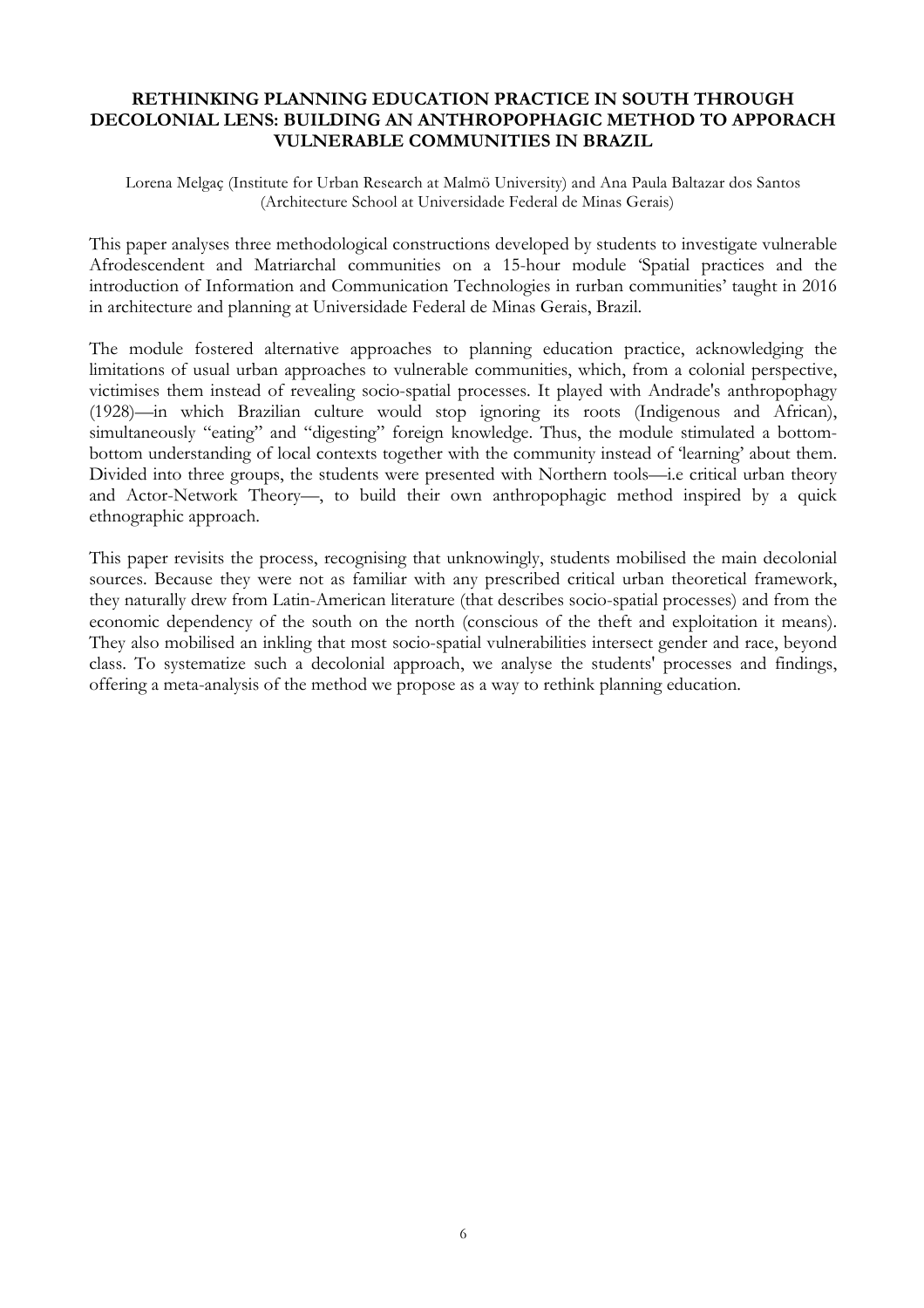# **ADOPTING BIM AS A TOOL FOR COLLABORATIVE DESIGN IN AEC SCHOOLS IN NIGERIA**

Odoh P. E., Andy, N. N.1, Anih, E. K. 1(Department of Architecture, University of Nigeria, Enugu Campus, Enugu)

Building information modelling platforms and processes are fast becoming the industry standard in the design and construction of buildings globally. Still, many AEC schools in Nigeria have not adopted BIM into their curriculum, thereby still using the disconnected method of training architects without a focus on collaborative design strategies. The aim of the study therefore was to develop strategies of unifying various aspects of conventional architectural curriculum by encouraging students to produce studio designs using BIM tools thereby developing collaborative design strategies. Using the survey design method, the study focused on selected final year students during the 2019 first semester studio design, in the University of Nigeria, Enugu Campus. The students worked on their semester design using Autodesk Revit, and at the end of the semester, their designs were assessed, and questionnaires administered, to ascertain the impact of BIM on their design and processes. The results show that BIM tools serves as a link between research and creative design solutions of the students and a crucial tool in aiding collaborative design practices.

*Keywords:* Collaborative Design, BIM, Nigeria, AEC Schools.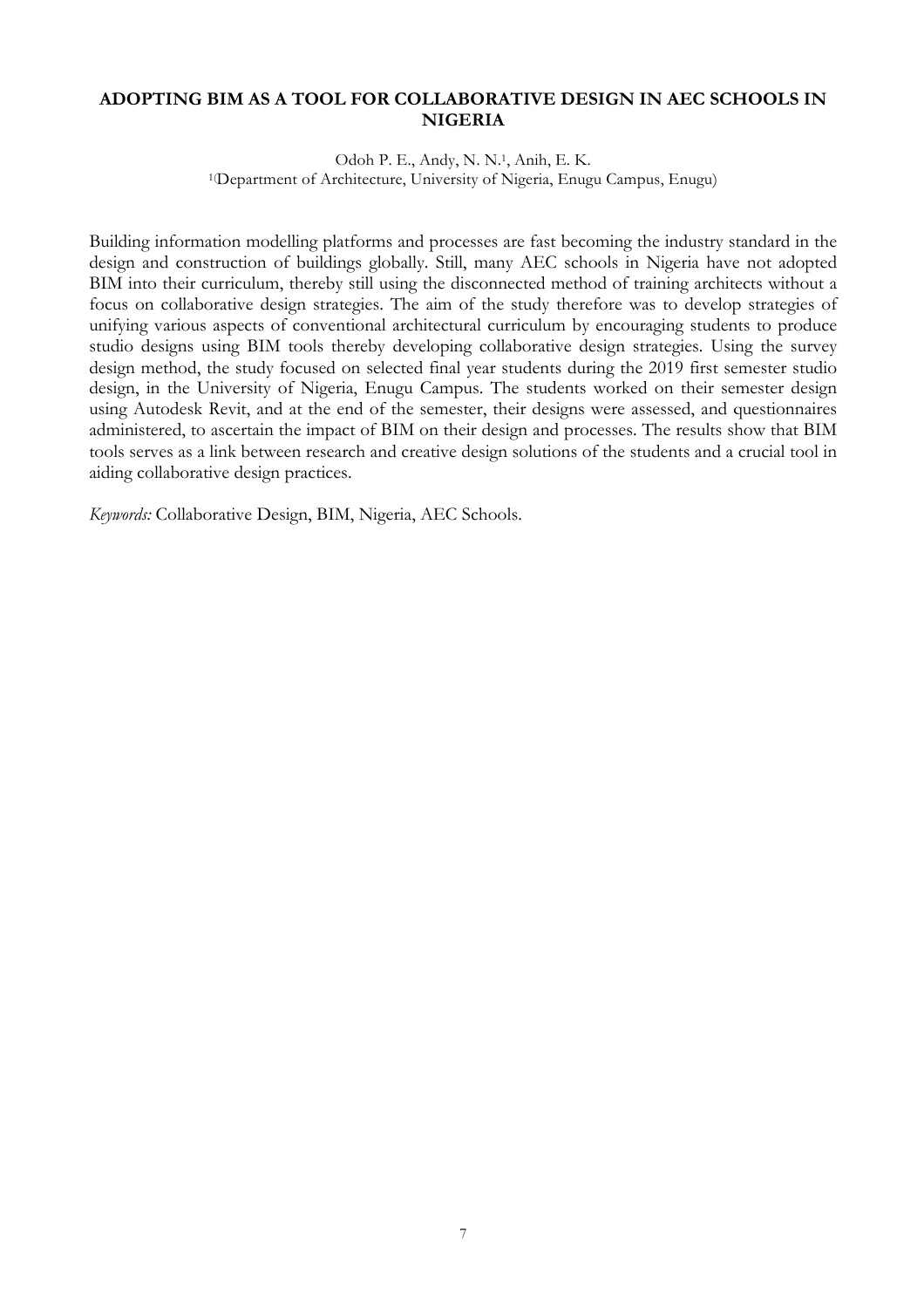**SESSION #2: EXPERIMENTING** [Environment, Climate Crisis, Livelihoods, Waste Management, Transport]

While the current pandemic led to devastating health and economic consequences, it also illustrated that the change of individual human behavior for the greater social good is possible (at least in the short run and in the context of emergency). Somehow paradoxically, the decrease in mobility had also led to a partial reduction in anthropogenic air pollution, which in itself is identified as one of the world's deadliest health risks (Lelieveld et al., 2020). At the same time, the enforced reductions in human mobility resulted in economic issues and further marginalization of the most vulnerable groups. This signalizes that the greatest challenge (but also potential) in achieving just development models is not only the technology or capital but the ability to steer the transformation in a socially accept- able manner which leaves no one behind.

The current crisis clearly illustrates that, this transition will be much easier for some groups than for other ones due to long-standing socio-economic inequalities and that the process can be easily entangled with political and ideological agendas. This begs the questions: are there any lessons to be learned from the current situation for the post-pandemic world? Can the permanent environmental crisis and social awareness surrounding it be effectively tackled before it directly affects the majority of us?

# **SESSION #2:**

moderated by Oliver Lah, Dr. (Wuppertal Institut & Technical University of Berlin) & Lander Bosch, Dr. (UN-Habitat)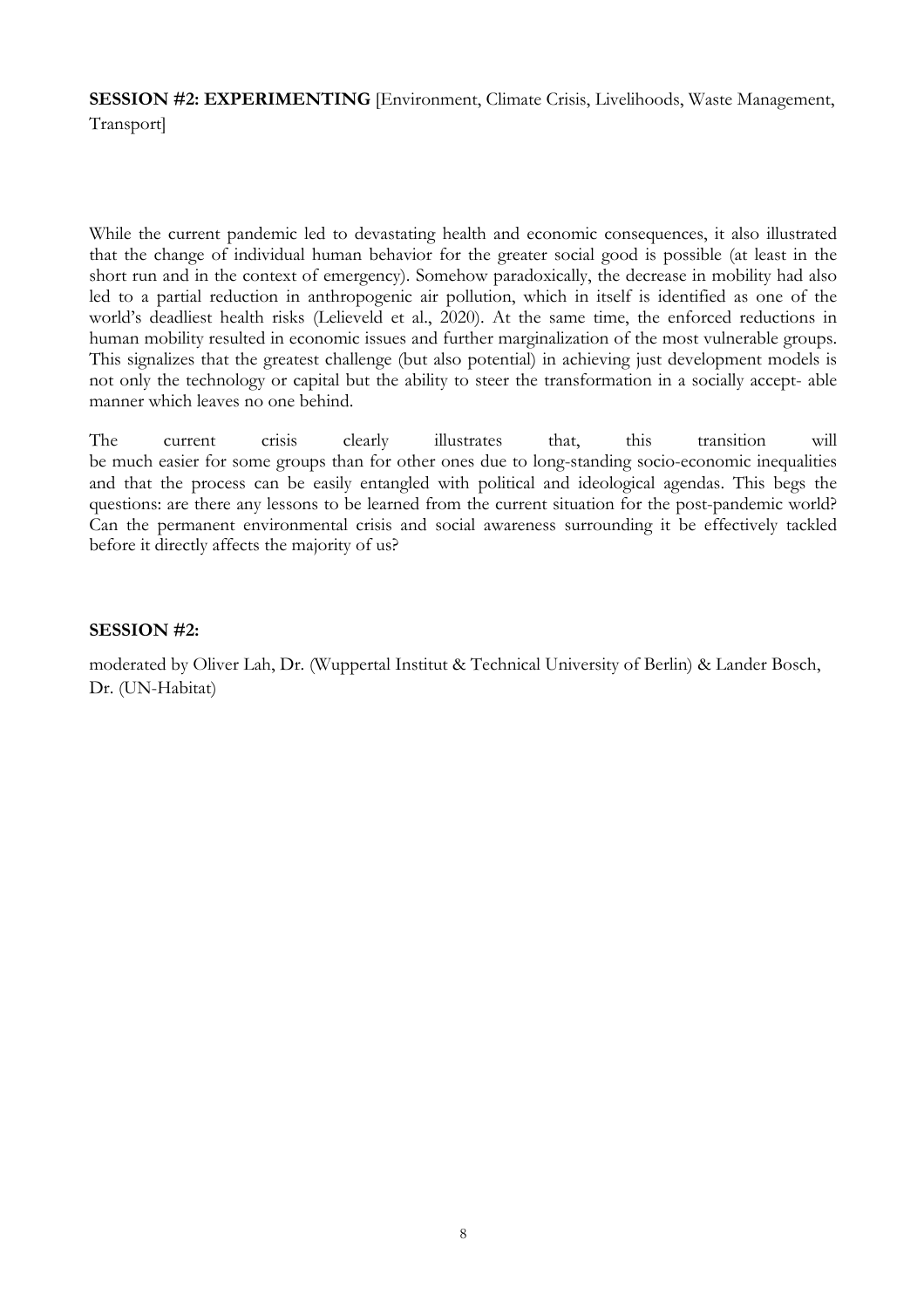# **MEASURING BENEFITS OF URBAN HEAT ADAPTATION: CASE STUDY OF THE REVITALIZATION OF IPIRINGA STREAM IN SAO PAULO/BRAZIL**

Tazio Guilherme Cavalheiro Viadana, Alex Abiko (University of Sao Paulo)

The unpredictability of climate originated from anthropic changes in the environment, made extreme heatwaves occurrence more frequent and intense in cities. Between 2000 and 2019, global data reported 432 natural hazards, in which the majority were heatwaves. This represents an increase of 332% compared to the previous records from 1980 to 1999. Heatwaves have a negative impact in the environmental and socioeconomic axes. The health of low income elderly people is especially vulnerable to the exposure to excessive heat. The increase in numbers of hospitalizations can lead to an overuse of the health system, affecting the provision of services and the economy. In addition, heatwaves also impacts the road infrastructure with the melting of asphalt making roads unsafe, and unusable. From 2006 to 2015 the city of São Paulo experienced seven heatwaves, with temperatures above 31.6°C, in an interval of 70 days. During this period, 4,879 elderly people died due to circulatory system or respiratory diseases, associated with the heat. To reduce these impacts, it would be necessary to implement actions of adaptation to heatwaves, which include building urban parks, revitalization of urban waters and investing in green roofs among others interventions. Thus, we aimed to measure the benefits of streams revitalization in reducing the local temperature, and returning part of its ecosystem functions. We used the toll the Heat Resilient Cities tool, developed by C40, combined with a literature review and data collection in the Ipiranga Stream. After application, for a 50-year horizon, we found a reduction of 2 to 17 days with an above-average temperature. Thus, the revitalization of the Ipiranga Stream has the potential to prevent the death of 45,000 to 25,500 people from heat-related diseases, saving from US\$ 41,313 up to US\$ 27,636, in scenarios of RCP 2.6 and RCP 8.5, respectively.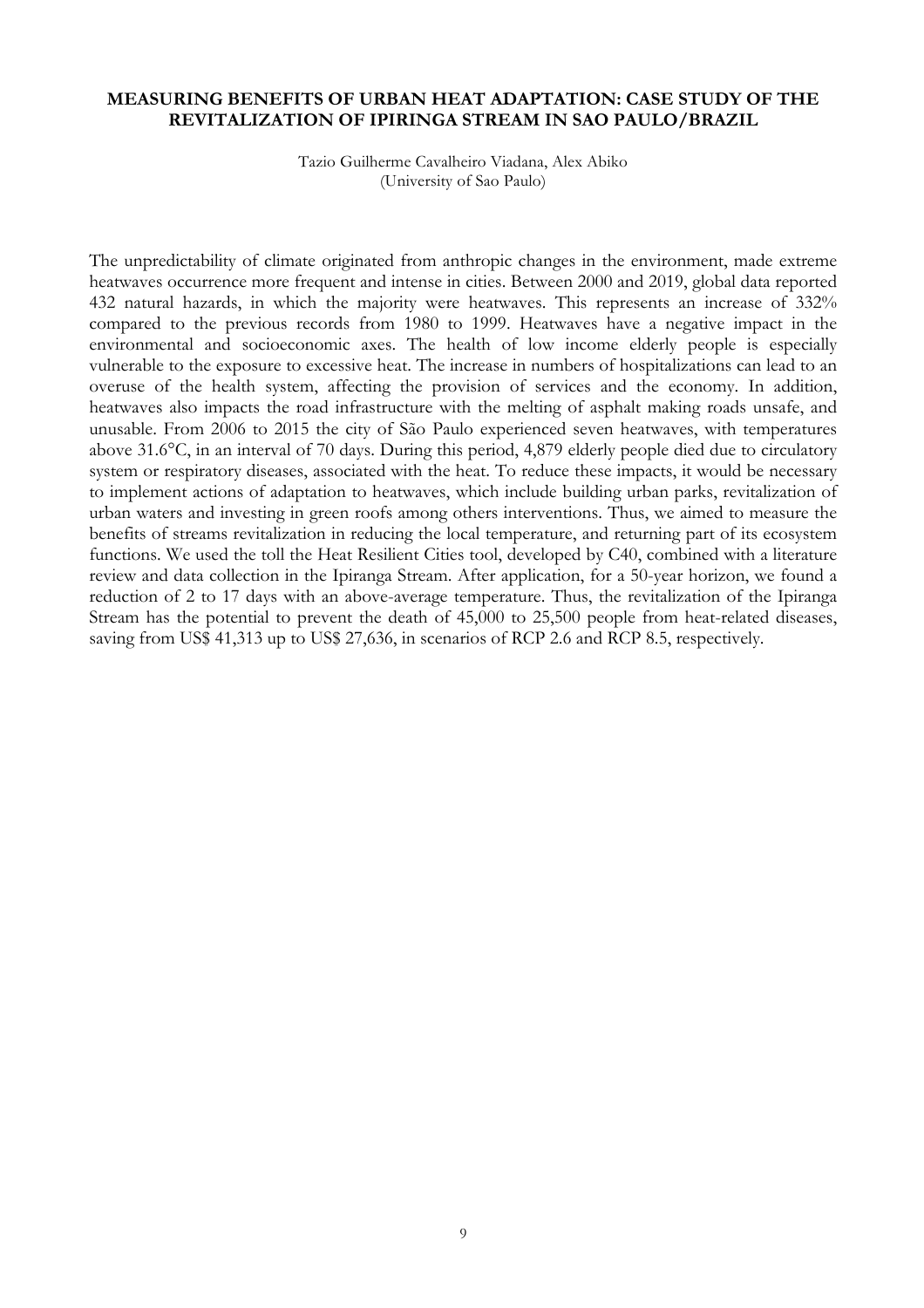# **GREENING THE INFRASTRUCTURE THROUGH URBAN BIODIVERSITY AND ITS POST-COVID-19 IMPLICATIONS: THE CASE OF THE CITY OF MANILA, PHILIPPINES**

Leonora Pechardo Gonzales (Freelance Consultant) & Dina Cartagena Magnaye (University of the Philippines - School of Urban and Regional Planning)

Urban infrastructure refers to buildings and other structures found in or around the cities. The magnitude and pace of its development determine the condition of urban biodiversity in terms of the genetic variation and richness of living organisms as well as the diversity of habitat in a given urban settlement.

The study of the 21 urban green spaces (UGS) or public open spaces in the two districts of Manila City aims to assess the city's urban biodiversity, physico-ecological interventions for green infrastructure development, growth and efficiency of greening urban infrastructure, socio-cultural and social integration contexts of UGS, and the institutional arrangements on green infrastructure development and management. The evaluation of these UGS revealed the following: a) poor to very poor conditions largely due to unavailability of maintenance budget and sufficiently trained personnel to maintain and manage the UGS; b) trees showing the most damages are those planted along the perimeter of the UGS; c) absence of adequate ground cover and grasses in the parks and the high ratio of built-up area made up of impervious materials within the park grounds contribute to urban heat island; d) ecological waste management within the UGS is not properly implemented; e) evidence that planting of compatible species was not observed; and the f) presence of informal settler families in almost all the parks managed by the local government unit.

The observed scenarios in the UGS calls for the mainstreaming of biodiversity in land use planning and comprehensive development of the city. It is in this context that a new UGS policy framework has been developed to encapsulate the proposed typology of UGS, in parallel with the crafting of a post-COVID-19 planning horizon in greening the infrastructure that will support Manila City's Five Parks Pedestrian Corridor Master Plan and greening initiatives.

*Keywords:* urban green spaces, urban biodiversity, post-COVID, urban infrastructure, greening infrastructure, urban development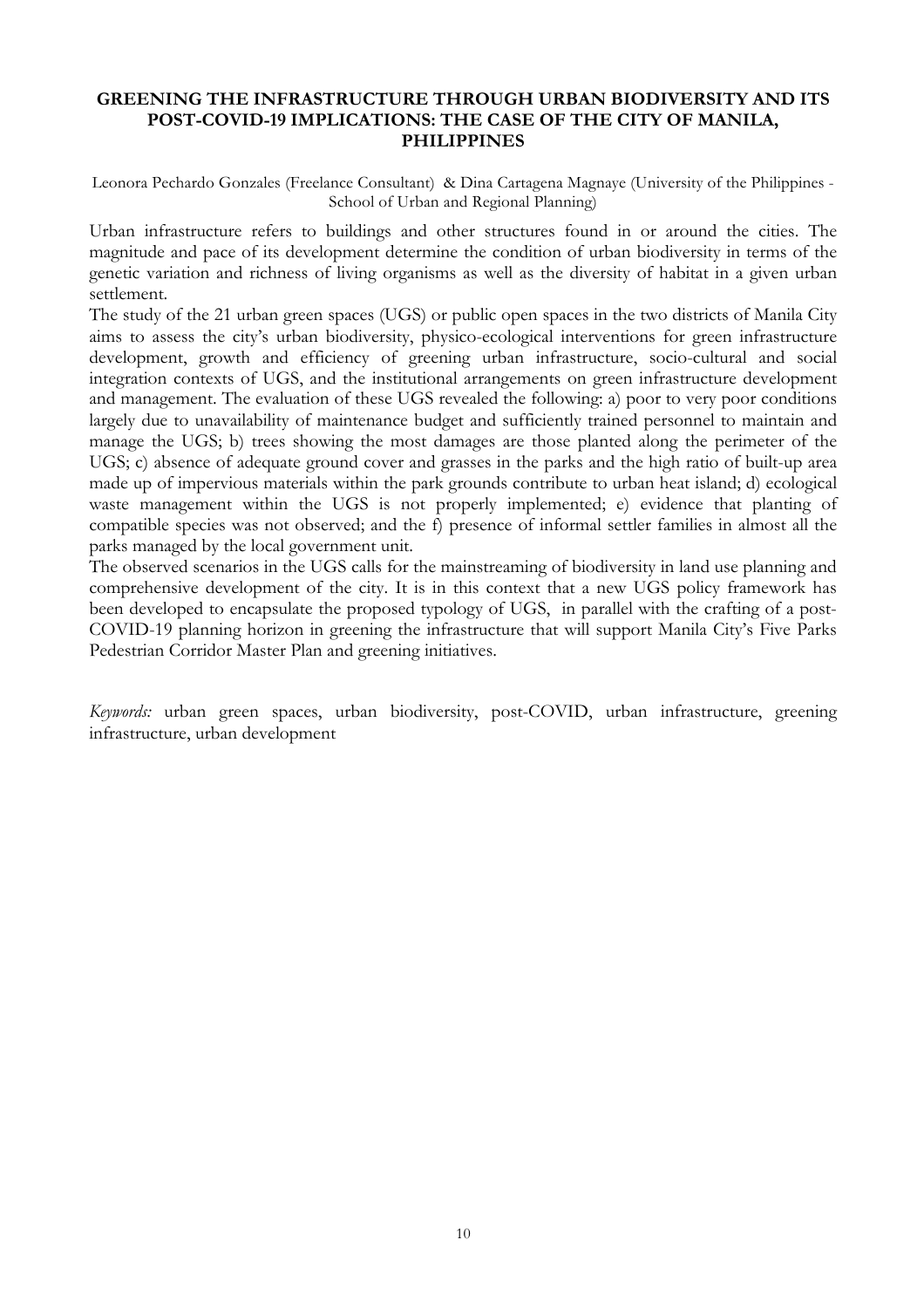# **GREENWAY NETWORK PROPOSAL AS NATURAL BASED SOLUTION IN LIMASSOL, CYPRUS**

Nerantzia (Julia) TZORTZI, Maria Stella LUX, Apollonios TSIATINIS (Department ABC Architecture, Built Environment and Construction Engineering, Politecnico di Milano)

Communities can be developed along greenway corridors and create places where people can live, work, and play; in the cities the greenways can also act as access to some of the most valued spaces.

It is important to integrate human needs into natural resources: "greenways and the parklands they connect with neighborhoods, schools and mixed use centers provide the unifying element that allows urban and rural values to merge, producing a superior hybrid community form (Arendt 2011)."

The aim of this paper is to present a Greenways proposal for Limassol by linking the green areas, the parks, the green corridors, "dismissed areas" inside the city, the linear parks along the streams to create a green network system with distinguished footpaths or cycle routes and a significant level of accessibility for people of all abilities and easiness in use due to the undemanding itineraries. The greenway program in Limassol can bring benefits for nature conservation as well as heritage protection interpretation. They can provide opportunities for better mobility, recreation, tourism and challenge lifestyles as well as sustainable use of natural resources.

As it was mentioned at the Ninth Workshops of the Council of Europe, greenways can "inspire citizens, local politicians, authorities and businessmen for joined planning and enhancing quality of life in their community."

As part of the greenway program, "forgettable areas" are proposed to become natural corridors to the biodiversity, where wildlife or rare species can grow and be protected.

Through the creation of a green network, the integration of urban green spaces can provide a healthier and a sustainable environment to the residents of the city while linking archeological areas and important destinations.

This paper proposes urban transformation approaches as sustainable pathways towards the management and development of our cities with emphasis to the cultural heritage urban areas. Furthermore, the lesson that has been learned from the current situation for the post-pandemic world is that the parks, greenways, bike roads can be an important intervention for the urban design. The paper is part of by YADES MSCA RISE Project.

*Key words:* greenways, center of Limassol, Green network, Natural Based Solutions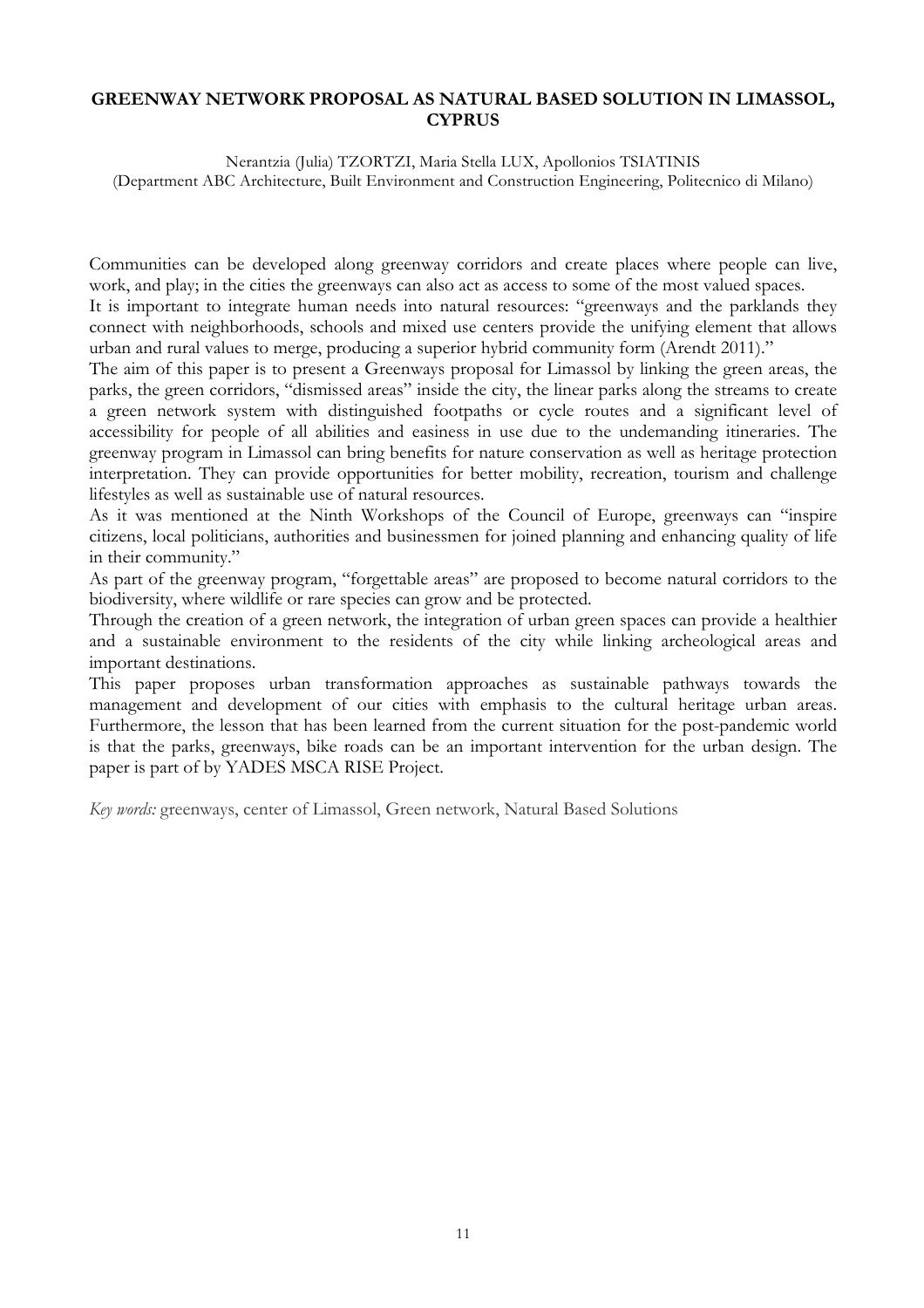# **WHAT DRIVES ELECTRIC MOBILITY EXPERIMENTATIONS? ACTORS AND MOTIVATIONS FOR MOTORCYCLE TAXI ELECTRIFICATION IN NAIROBI, KENYA**

Emilie Martin (Urban Electric Mobility Initiative)

Driven by crises of urban air pollution, continuously rising carbon emissions from the transportation sector and dependency on fossil fuels, electric mobility has emerged over the last decades as a lowcarbon transport strategy. The pace of adoption of electric vehicles (EVs) strongly varies between countries and transport modes. While nearly no EVs were present in Sub-Saharan African countries until recently, several electrification projects have been initiated in the last two years, albeit mostly at a stage of pilots or with small fleets. Electrification experimentations often cover motorcycles, whose numbers have sharply risen over the last two decades, causing environmental negative externalities of carbon emissions and other pollutants.

Hence, this paper investigates the still little researched sociotechnical transitions towards e-motorcycle taxis, studying developments in Nairobi, Kenya. The research addresses two main questions: what are (co-)benefits expected by stakeholders? Which stakeholders are leading experimentations, navigating uncertainties entangled with transition processes? The question of the involvement of transport providers is critical as transportation reforms are commonly associated with conflicting rationalities. A survey conducted with 83 motorcycle taxis drivers is used as an entry point to the research, deepened through 24 semi-structured interviews of key electric and urban mobility experts.

The research uncovers experimentations led by small private companies followed by a constellation of secondary stakeholders, with limited involvement of transport providers. It shows that the promise of economic gains for motorcycle taxi drivers dominates narratives around the transition, well ahead of environmental benefits (becoming the "co-benefits") and lastly of more uncertain social effects. The research concludes by identifying an engaging research agenda for longitudinal analysis.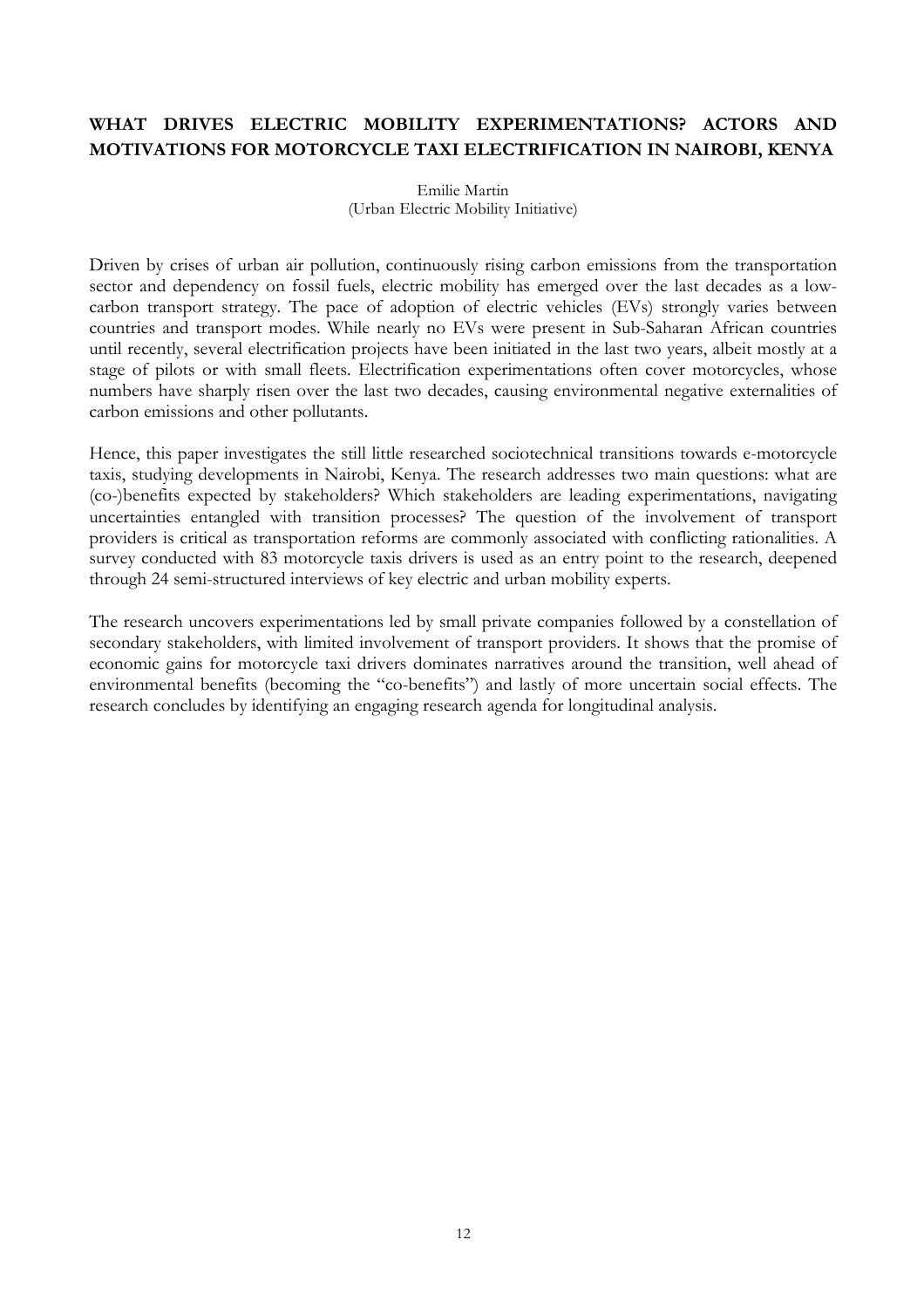# **A MAJORITY WORLD: HUMAN-NATURE RELATIONS IN MAPPING AS A PERFORMATIVE PRACTICE**

Myriel Milicevic (University of Applied Sciences Potsdam), Maud Canisius (Bauhaus-University Weimar),

Cartography plays an important role in the design, art, architecture, and urban studies. Based on different academic institutions the authors collaborate on the potentials of cartography to capture local narratives and present work experiences showcasing human-nature relations and mappings as a performative practice. Whereas not only the resulting maps themselves but the act of mapping as a process emerge, as a performative/collaborative activity. The results are fragmented and multi-layered narratives, combined with stories and other visuals, and at the same time leaving space for unanswered questions and uncertainties.

*Keywords:* Narrative Cartography, Urban Nature, Human and non-Human perspectives, Performative Practice, Riverscapes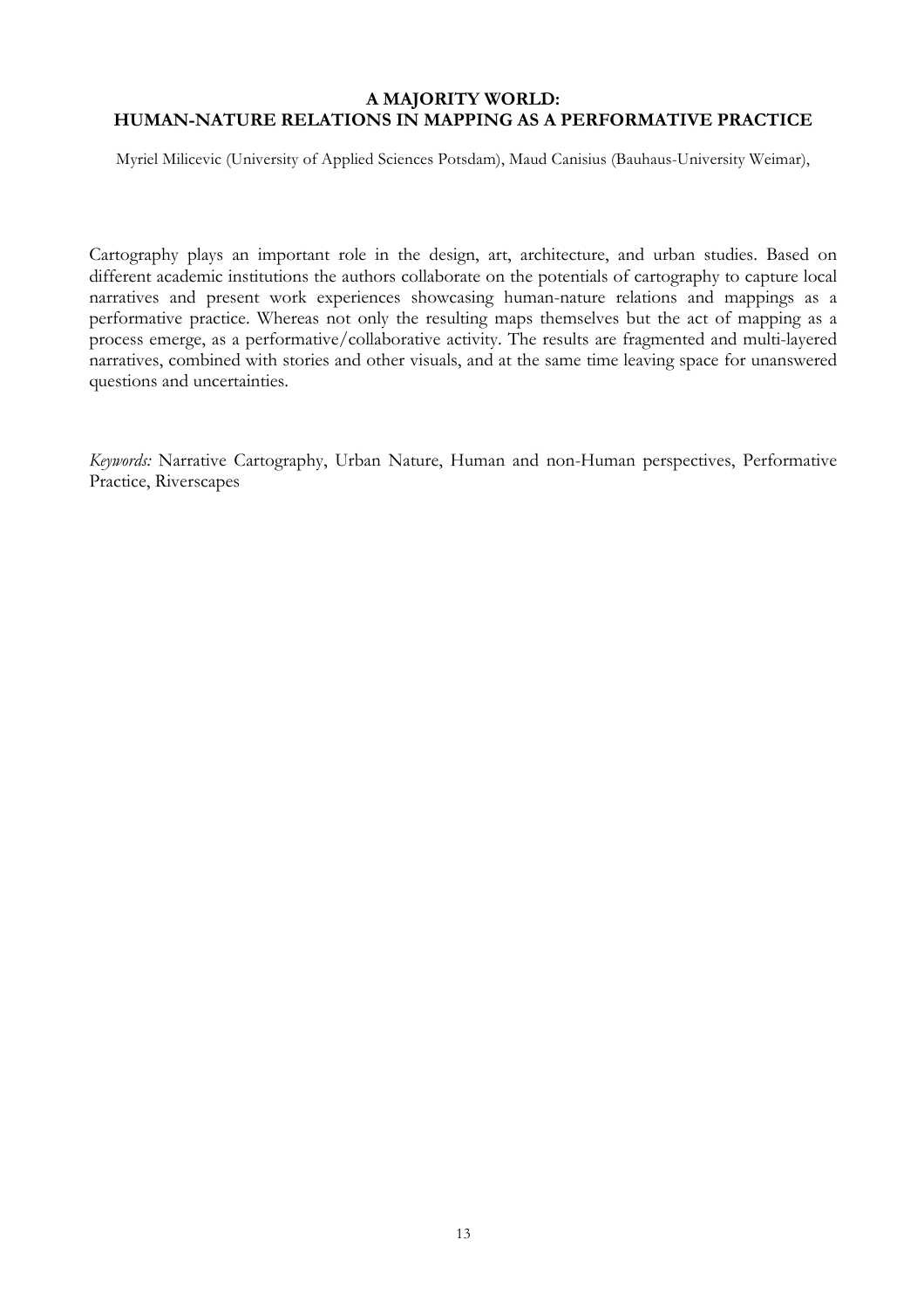# **A SAFE SPACE. ARCHITECTURE AND PREPAREDNESS IN THE ERA OF UNCERTAINTY**

Beatrice Balducci (Politecnico di Milano)

The contribution is drawn upon the author's ongoing doctoral research. The research investigates how to design a safe space facing uncertain disastrous events. It considers the project of safe spaces that, by embodying a potential emergency, are designed for existing, resisting, and being inhabitable before, during, and after a catastrophe.

A critical analysis of 'preparedness' will be traced from a design perspective. According to Andrew Lakoff, preparedness does not seek to prevent the occurrence of a disastrous event but instead assumes that the event will happen. It enacts a vision of the dystopian future to develop a set of operational criteria for response. It considers the disaster not as a fracture but as an important event in the biography of a space that lives its continuity through changes (Bassoli 2015). It recognizes a new dynamic landscape for architecture, the one built - and destroyed - by a natural disaster. It challenges the discipline as research for determining a 'certain' space (Bertagna 2010) by stressing to design with possible scenarios and principles such as flexibility, duration, adaptability, interconnectedness, and typological hybridization.

But if the natural disasters, which are predictable in the probability of happening, are unpredictable in time, form, scale, and effects, what does it mean to design a safe space able to exist – and resist – before, during, and after a potential catastrophe? Considering a disaster as an important event in the biography of a space, how can the architectural project embody catastrophes? What does imply, from a design perspective, to be prepared?

The contribution aims to present a series of case studies, safe spaces at different scales and typologies that are anchors drawn to be adaptable for a time of emergency that may never happen. Considering the Japanese and the American context, where a culture of preparedness has a strong influence on the design process and methodology, different prepping degrees are analyzed. Cataloged according to their spatial declination of duration and the potential emergency phase addressed by each of them, the proposed intervention aims to trace some of the design possibilities underpinning the design in vulnerable and uncertain conditions.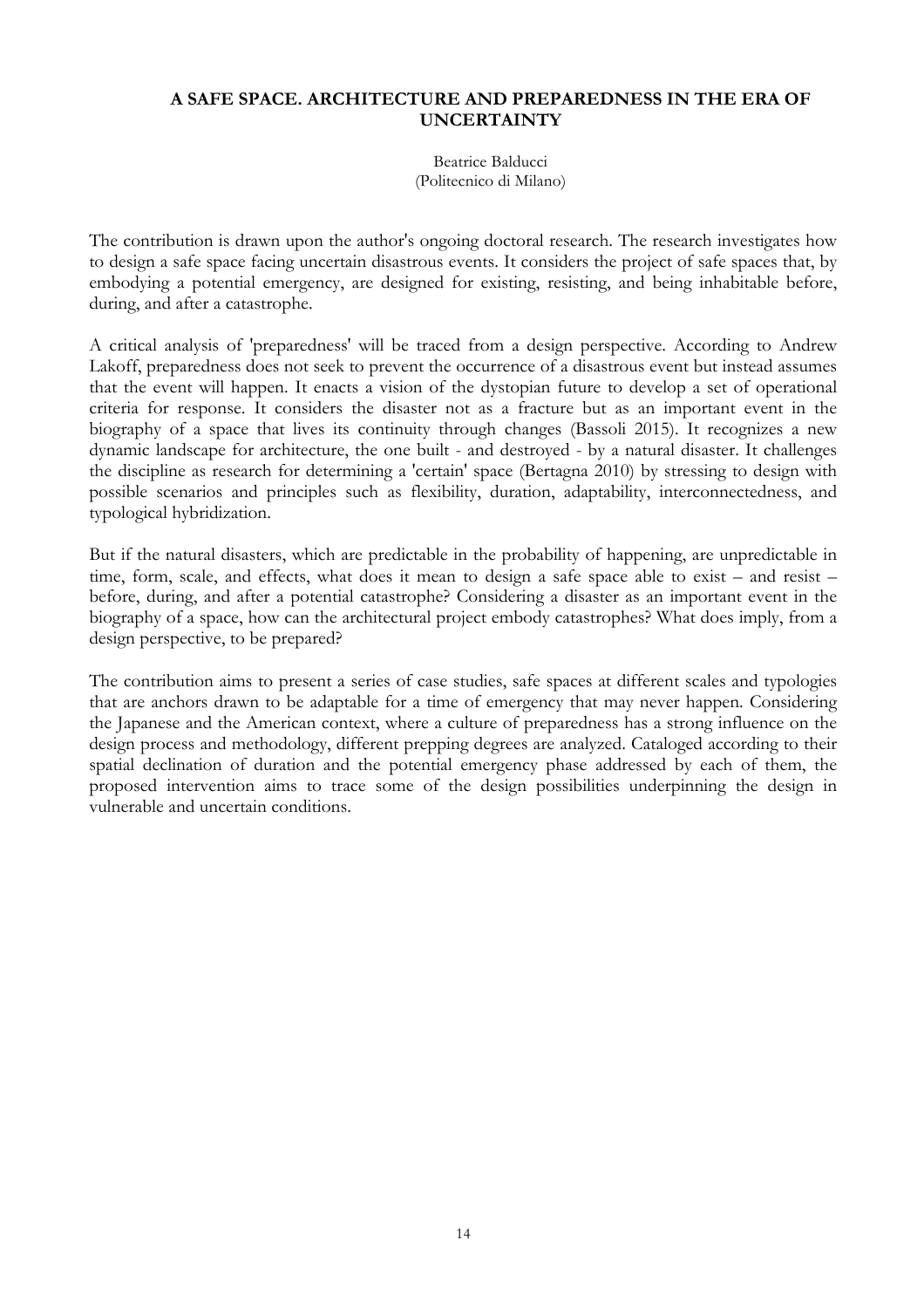# **SESSION #3: CO-OPERATION**

We are particularly interested in contributions showing distinctive traits of co-produced knowledge and actions in coping with the situation of uncertainty as well as those exploring initiatives in urban environments that employ collaborative methodologies for the common. How can architecture, urban design, and planning, practices otherwise deeply invested in the logic of growth and development, act as objects for and with all? Co-operation practices have grown in the last decades to be important drivers of urban development. Co-production is mention as a critical element in the achievement of Sustainable Development Goals (SDGs). In this context, the New Urban Agenda in Quito Declaration on Sustainable Cities and Human Settlements for all (www.habitat3.org) acknowledge that sustainable, integrative urban development needs to be understood holistically, with a focus on different local circumstances and urban situations through different actor constellations and co-benefits.

The collaborative and participatory process navigates towards a collective approach in research, design and planning. Initially, the beneficiary inputs in service provision emerged co-production at the forefront, today relates to institutional co-production and co-production of knowledge in different urban projects. The essential aspect merged the approach of collective responsibility that considers space as a common good.

NOTE: Session #3: Co-Operation was divided into two separate sessions:

# **SESSION #3: COLLABORATING [Environment]**

moderated by Ana Maria Duran, Prof. (University of California, Los Angeles) & Josefine Fokdal, Dr. (University Stuttgart)

**SESSION #3: CO-PRODUCING AND COMMONING [Planning, Research, Design],** moderated by Dagmar Pelger (Universität der Künste Berlin) & Luz Vergara d'Alençon, Dr. (Technical University of Delft)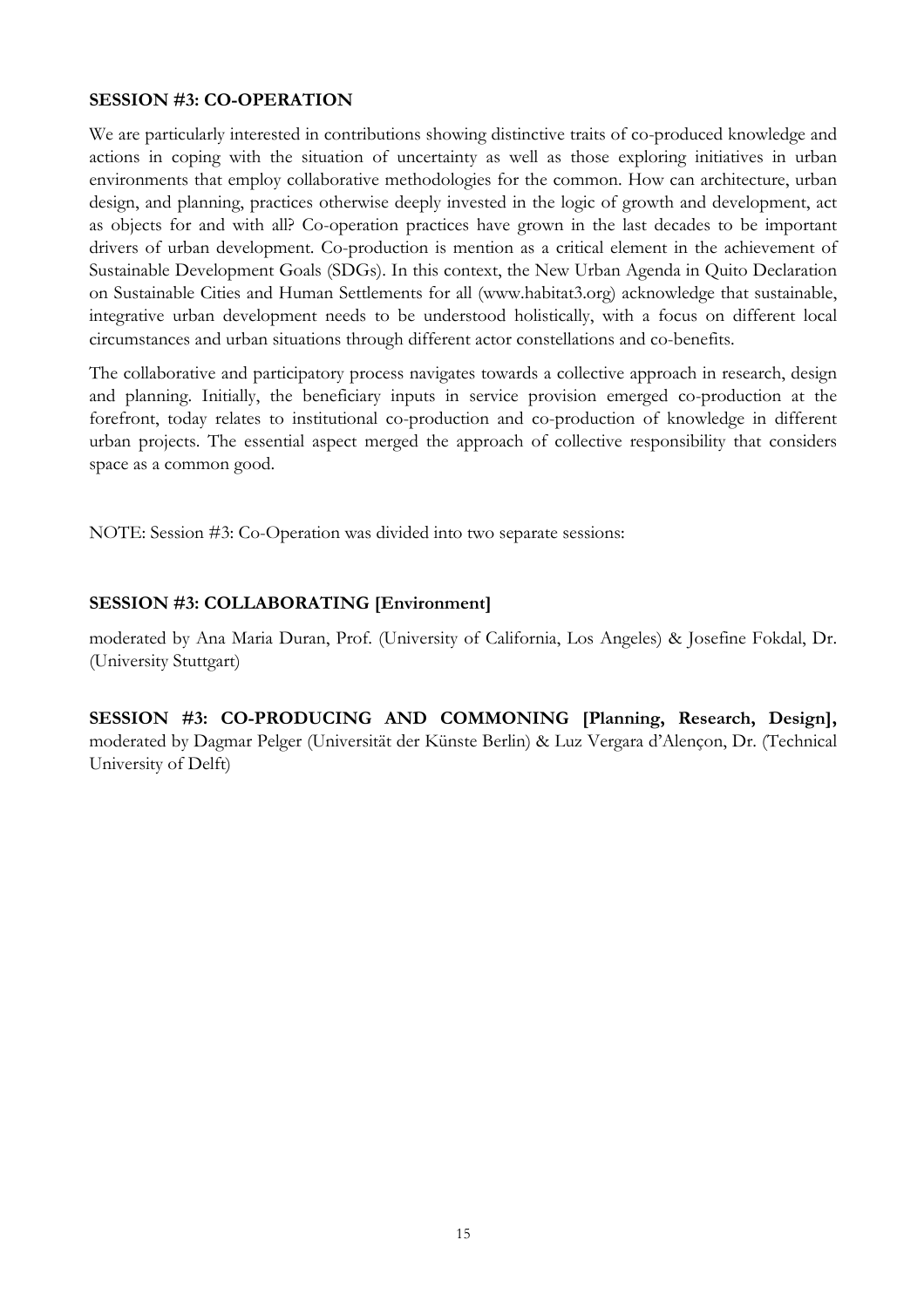# **SESSION #3: COLLABORATING [Environment]**

# **"RESPONSIBLE NEIGHBORHOOD PLANNER" FOR MICRO RENEWAL IN BEIJING**

Fan Li (University of Kassel), Tang Yan (Tsinghua University)

China witnessed the mainstreaming of urban sprawl in the greenfield for decades. It is until recent years that the regeneration of the inner city has been highly paid attention by the state. Renewal of residential quarters, known as neighborhood micro renewal, has become an important renewal program at the local level.

A "responsible neighbourhood planner" (R-planner) is a planner selected and designated by the district government for a specific district, who is responsible for consulting physical micro renewal of the district, particularly in the public space of the neighbourhood. A R-planner works with local residents together and inquires their concepts for public space and facilitate improve micro space, such as renovating footway and designing small resident park and improving the environment of the vegetable market. In Beijing, after ten years' experiment, the state-issued "implementation measures of the institution of Beijing responsible planner" on 10 May 2019 to move a step forward.

The paper gives a critical review of the institution "R-planner". R-planner is a breakthrough in China that the role of a planner is not only a designer but also a coordinator for developing and implementing a project. The planning process is not dominated by a top-down approach, but based on co-operation between planners and local residents. In this case, the renewal concept of the local residents goes first and planner later. Yet, R-planner has its limitation. Working on a volunteer basis, it is a meaningful experiment at a micro level but is not aimed to solve fundamental deterioration problems in an integrated approach. The planners can only offer consulting and coordination service at a local level; however, a comprehensive approach to urban regeneration needs to involve more upper level of the public sector, such as public funding and public infrastructure sector. Further, the renewal is focused on physical improvement while living and social problems have been hardly touched.

The research is based on the case study of Chaoyang District in Beijing, where the author (Tang) is the responsible R-planner. Interviews with local residents and other n-planners have been undertaken to study the effect of the R-planner institution.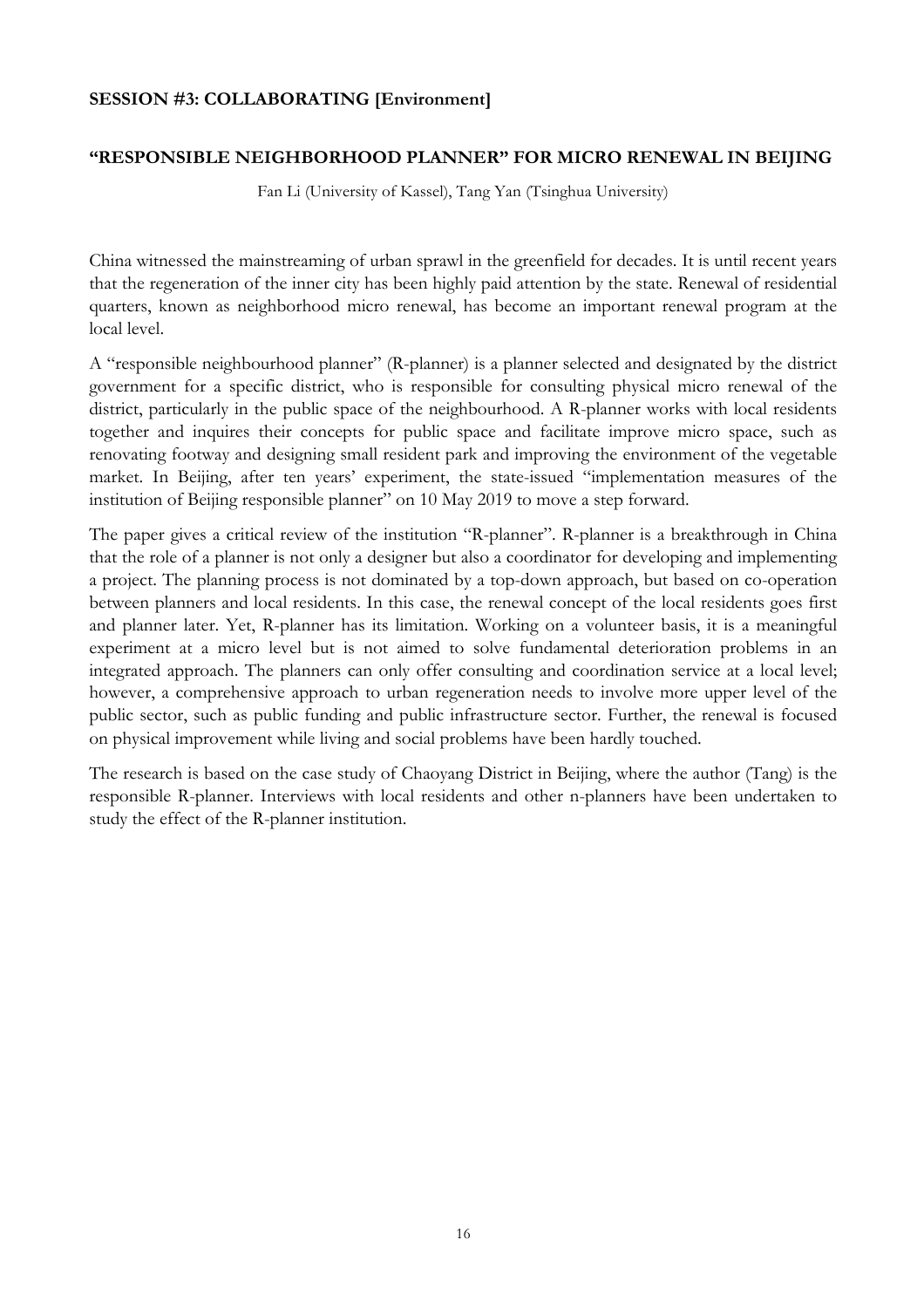# **COPING WITH UNCERTAINTY THROUGH ROBUST AND ADAPTIVE PLANNING: UPDATING TRENTO'S URBAN PLAN**

Anna Codemo, Sara Favargiotti, Silvia Mannocci, Francesca Marzetti, Matteo Aimini, Mosè Ricci (University of Trento, Department of Civil Environmental and Mechanical Engineering, Italy)

The current social, economic, and environmental challenges drive cities towards unsure and unstable scenarios, and they constitute an acceleration of transformations. Cities have been considering the 2030 SDGs and the New Urban Agenda in their development frameworks and adopting resilient agendas to shape urban transitions. This requires an update of urban planning tools, which need to mirror the complexity of urban patterns and enhance their capacities to focus on multiple pathways and plural goals.

The paper reports the research conducted by the Trento Urban Transformation (TUT) research group at the University of Trento, addressing urban transition and sustainable development in Trento, an Alpine town in the north of Italy. Trento is considered a role model in Italy in terms of sustainability and quality of life. Thus, the town is an ideal context to experiment with innovative practices to tackle urban challenges.

The TUT research project aims to support the update of Trento's General Urban Plan by proposing a systematic approach to territorial governance based on resilient and adaptive urban planning tools. The research group is multidisciplinary, and the approach of the study relies on shared knowledge and cooperation between the researchers, the Municipality and the practitioners by sharing experiences to understand the complexity of Trento and by collaborating to enable new insights for decision-makers.

The proposed urban plan offers an adaptive and incremental tool to develop the town in a sustainable way. Based on three main pillars - narration, performance, and shared action - aims to provide a guideline to coordinate the city's development with future challenges. The city plan draws on the town's vision, namely "Trento Leaf Plan", which has an important communicative role by clearly setting out the ecological transition on future development and defines strategies to combine the vision with the urban challenges.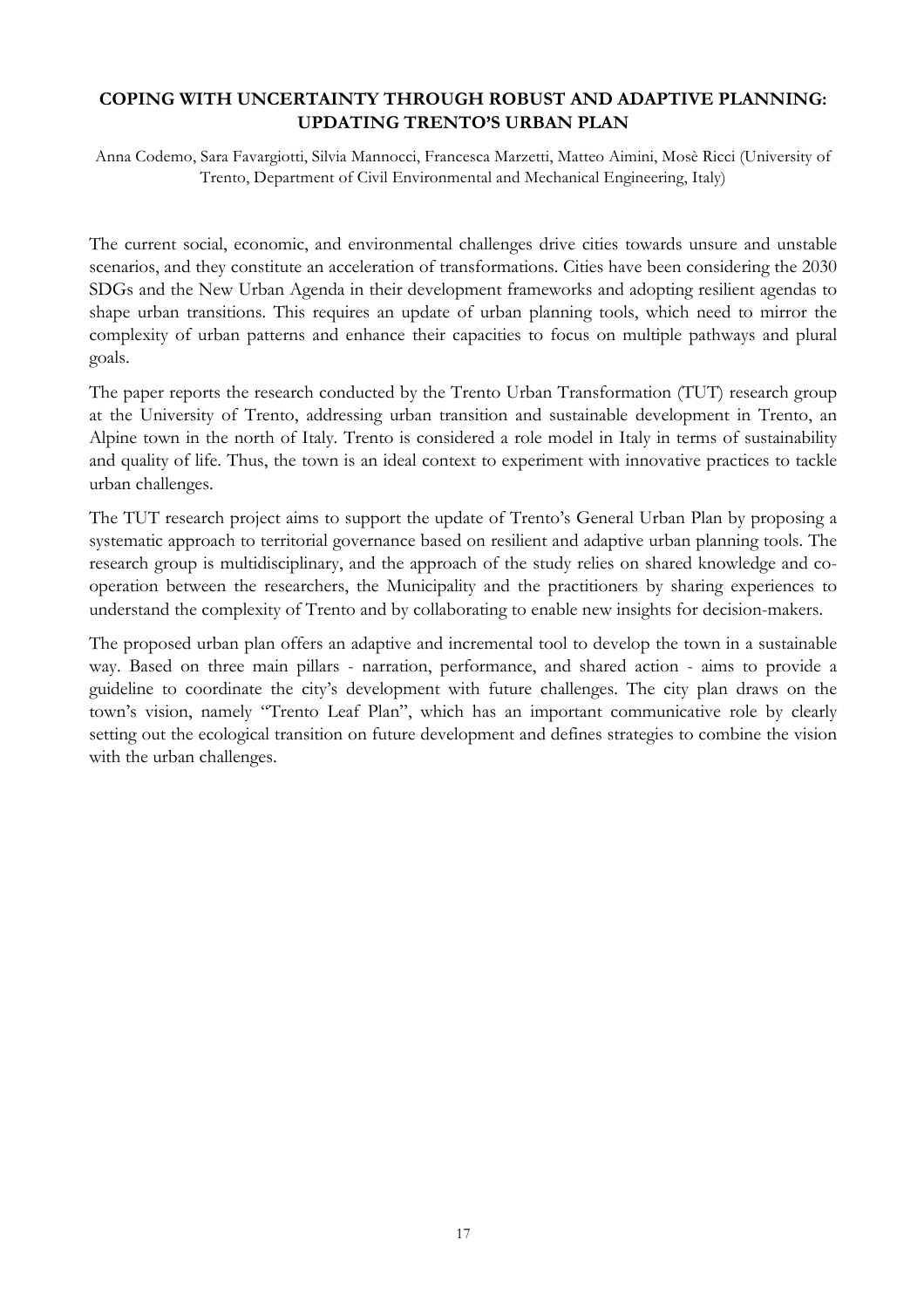# **MAKING DIGITAL PARTICIPATION IN URBAN PLANNING A COMMON GOOD? COVID-19***'***S PUSH TOWARDS NEW WAYS OF SHAPING THE CITY TOGETHER**

Laura von Puttkammer (Urban Journalist, Blogger and Consultant)

In this article, I will look at the changes in the co-production of knowledge and actions, as well as in the dissemination of knowledge, that the Covid-19 pandemic has brought about in terms of participatory urban planning. By comparing different initiatives, such as online participation, the gamification of urban planning and the use of social media and citizen journalism to influence planning, I will look into the future of virtual participation.

As this is a highly relevant and quickly changing topic, I will draw on experiences from practice as well as on some papers that discuss Covid-19 and its effects on urban planning. At the same time, the theory of the tragedy of the commons and Elinor Ostrom's work on "Governing the Commons" will provide a theoretical framework. The article will argue that the pandemic has provided a much-needed shift towards more inclusive, low-threshold and widely accessible ways of participation in urban planning.

This article will also analyse the potentials of co-production in a digital context, considering theories of the "Right to the City" (Lefebvre, 1968 and Harvey, 2012) to analyse the change of competence models in urban development projects. A critical perspective on virtual participation will be applied, but the main argument should be that in the wake of the pandemic, we have created new ways for participation as envisioned in Sustainable Development Goal 11. Lastly, the article will look into potential ways of using this opportunity to improve urban planning worldwide.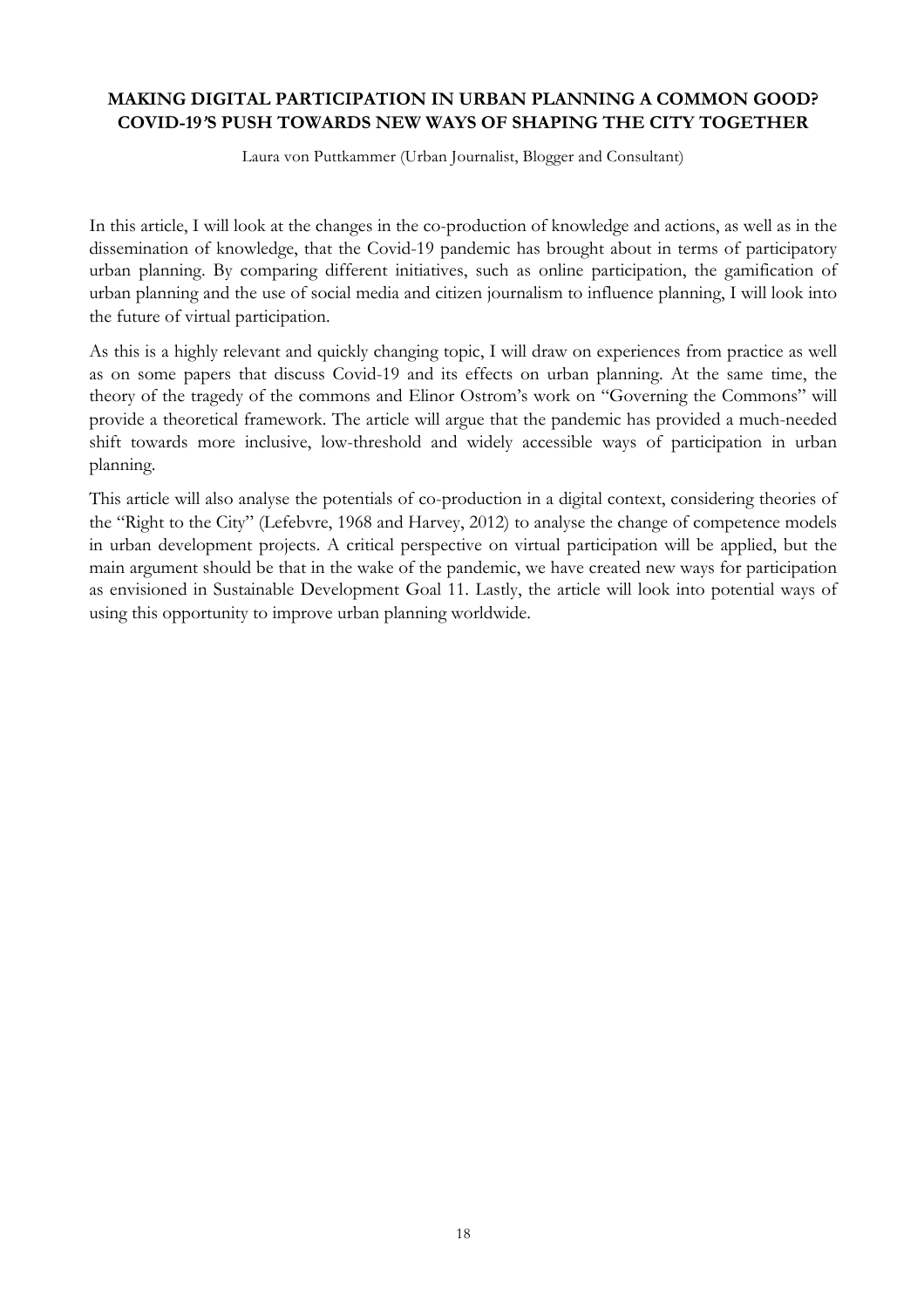# **MAKING RESILIENT PLANS: EXPLORING HOW TO DOWNLOAD PLANS TO A LOCAL LEVEL IN THE CONTEXT OF CLIMATE-PROOF URBAN DEVELOPMENT**

Paola Alfaro - d'Alençon, Diego Moya Ortiz, Francisca Peralta Valdés (Pontificia Universidad Católica de Chile)

The current crisis of globalization, fueled by climate change and the conditions inherent to the global capitalist development model, has put unprecedented pressure on nations, societies, and territories. There is an urgent need to generate modes of adaptation and resilience at the local cross-sectional level from the population, which can cope with different critical processes that have surpassed traditional state governance mechanisms. These processes are embedded in conditions of uneven geographical development, especially affecting those urban populations that are most segregated and marginalized, which in turn have proven to be the most vulnerable to the complex changes of this epoch.

In this sense, spatial planning and urban design have a broad challenge: incorporating tools, instruments and models that help populations to improve their quality of life and enhance their human development along with increasing their capacity for adaptation and resilience together with ecological systems. From the approach proposed by Elinor Ostrom, we start to analice that responding to the current challenges forces us to rethink urban ecological resources as common goods and an active part of the built environment, in which various actors must intervene co-productively to ensure their sustainability.

In this regard, taking the case of Santiago de Chile, this paper introduces a research-based cases study of various community organizations, which have faced several socio-spatial and environmental issues by managing urban commons. By doing so, they have generated self-organized forms of co-production and social-environmental resilience. The conclusion reveals that co-produced initiatives arise mainly in the sectors with higher levels of social-environmental segregation and with less articulation with State organisms, but also forming constellations in different districts of the metropolitan area. From this viewpoint, the study discusses the interactions between directly involved actors, driving motivations, and potential of co-production to the resilience of urban development of a common pool of (urban) resources.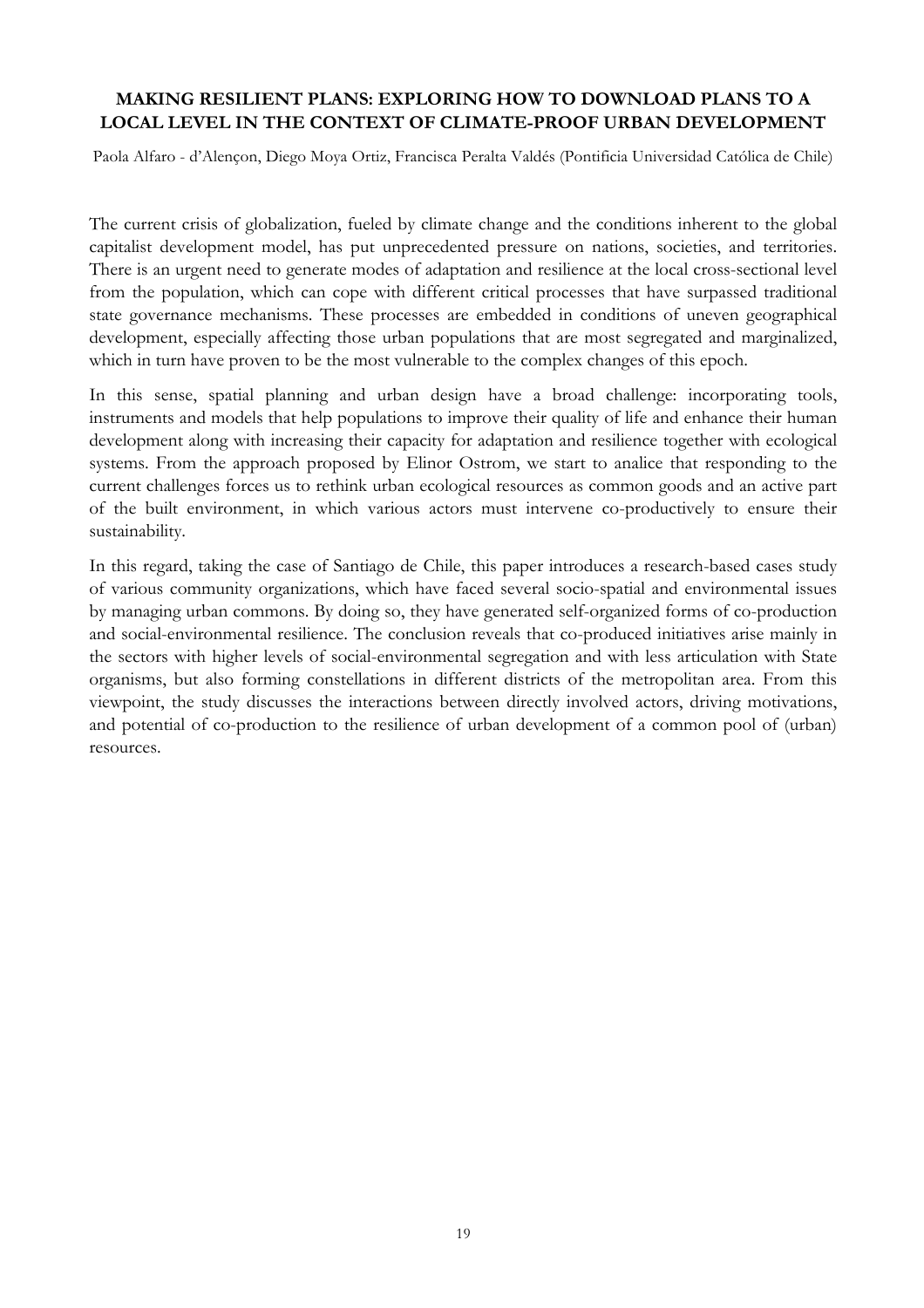# **POTENTIAL OF CO-DESIGN AND CO-PRODUCTION OF SPACE IN A MULTI-LAYERED VUCA ENVIRONMENT**

Umut Kienast-Duyar (University of Kassel)

The article is based on the author's experiences as a town planner and advisor in a bilateral development co-operation programme in South Africa during 2016-2020. The author reviews the cooperation programme's set-up and the stakeholder's scope of action in a VUCA (Volatility, Uncertainty, Complexity and Ambiguity) environment. The target is to elaborate on policy and programme development with recommendations for an open but realistic and applicable co-design and coproduction process.

She examines the context where the development programme called SPUU – Safety Promotion through Urban Design in Mamelodi /City of Tshwane (Pretoria) / South Africa was set. She explores layers of uncertainty and ambiguity on several levels, including economic aspects, political dynamics, regulatory framework and physical- and psycho-social-health related issues.

The setting of the above-mentioned intervention in South Africa was similar to other poor, informally densified and socially marginalized communities. Inhabitants of the area, especially young generations, were locked-in in a situation with limited possibilities for growth. The VUCA environment was characterized by informality and precarity of livelihoods and environment; stress on physical and psycho-social health as well as elusive political accountability at the local government.

The project was aiming at promoting safety with a comprehensive approach cross-cutting various disciplines of spatial planning, urban design and social development. Nevertheless, the main assumption had an environmental deterministic focus: interventions in public spaces would contribute in the promotion of safety and social cohesion.

A critical review of this South African case, specifically an analysis of actors and various logical backgrounds behind their actions, allows to explore options for a process-oriented co-design and coproduction approach. The main question is, "what can be the key principles of an adaptable design and implementation approach, which enables a transformation both in space and action?"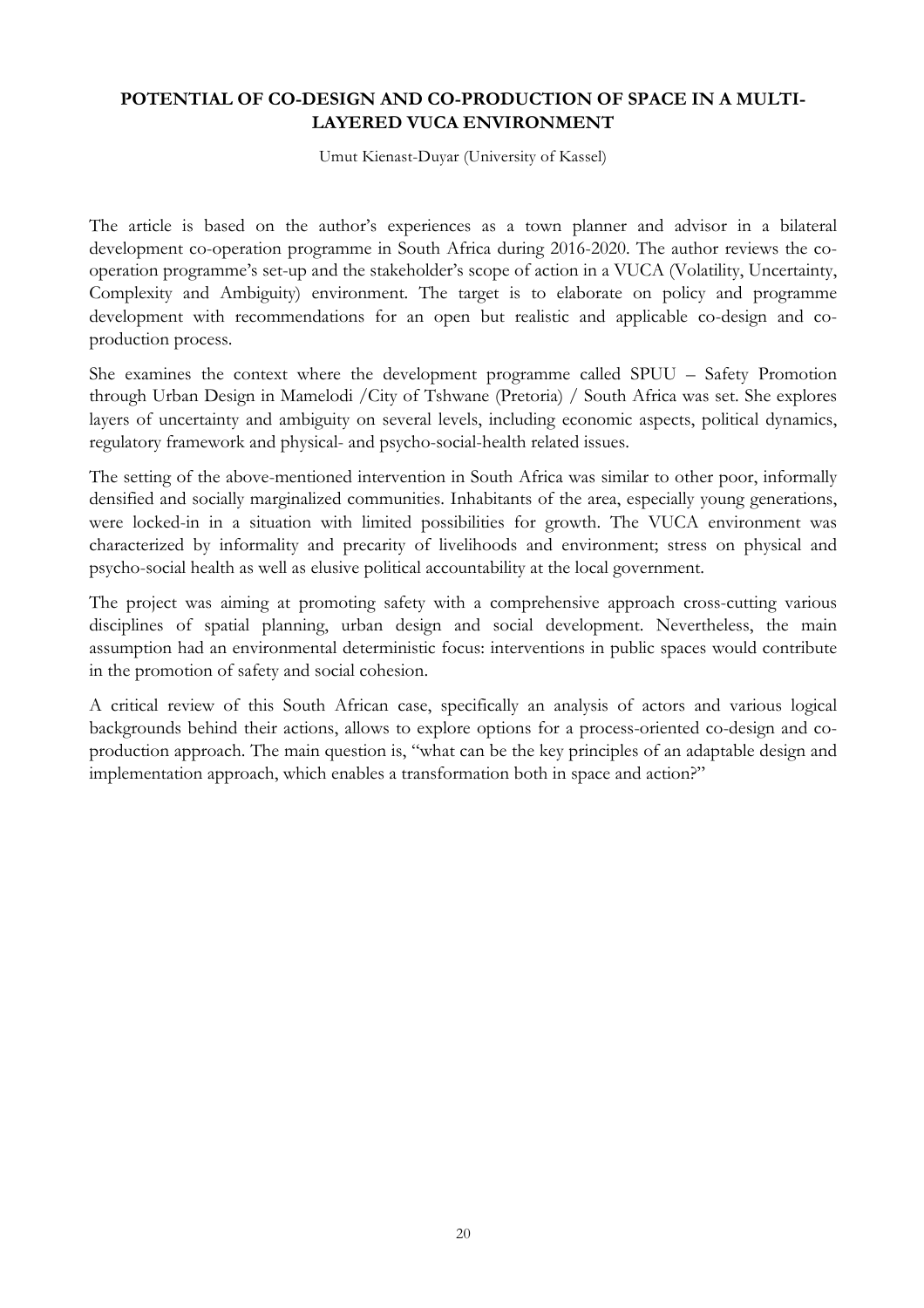# **PROMOTING COUNTERVISUALITY ON CLIMATE RESILIENCE IN A MARGINALIZED DISTRICT OF NAPLES (ITALY)**

Maria Federica Palestino (Department of Architecture, University of Naples Federico II) Cristina Visconti (Department of Architecture, University of Bologna Alma Mater Studiorum)

During the last years, the disaster-prone neighbourhood of Ponticelli (East Naples, Italy) and its fragile communities offered the frontstage for collaborative experimentations focused on climate resilience. In representing and reviving the rural lifestyles of the pre-industrial site, co-production patterns were developed with inhabitants by scholars interested in experiencing community-based regeneration pathways. In this ongoing dialogue, co-production has been modulated over time as a practical methodology to cope with a widespread phenomenon of "slow-violence".

In shifting this concept from environmental humanities (Nixon, 2011) to urban studies (Cahill, Pain 2019), the paper highlights how the transition from a rural wet-land to an industrial settlement made the community suffer the contested provision and management of public spaces, depending on the denial of urban services by local institutions. The result was a chronic state of violence that, being dispersed across time and space, remained not viewed as violence at all. If from one side, this denial deeply influenced social behaviours in the face of formal publicness, on the other, it triggered insurgent reactions and created informal publicness as resistance. As engaged scholars, we explore experimental tools for co-production (from collaborative mapping and story-telling to co-design and selfconstruction of adaptation devices) that make "loss and damage" emerge from the oral testimony as a form of countervisuality. What we have learnt so far is that planners and designers engaged in places affected by "loss and damage" can neither be problem-solving oriented nor apply the "positive incapability" of most climate-resilient discourses and agenda. We argue that such communities and places call for experimenting with the "negative capability" (Lanzara 1993) in order to co-create processes where contextual and expert knowledge can interact and learn from each other in a horizontal way. This becomes tactical for reclaiming the trust of inhabitants and recovering their own planning abilities.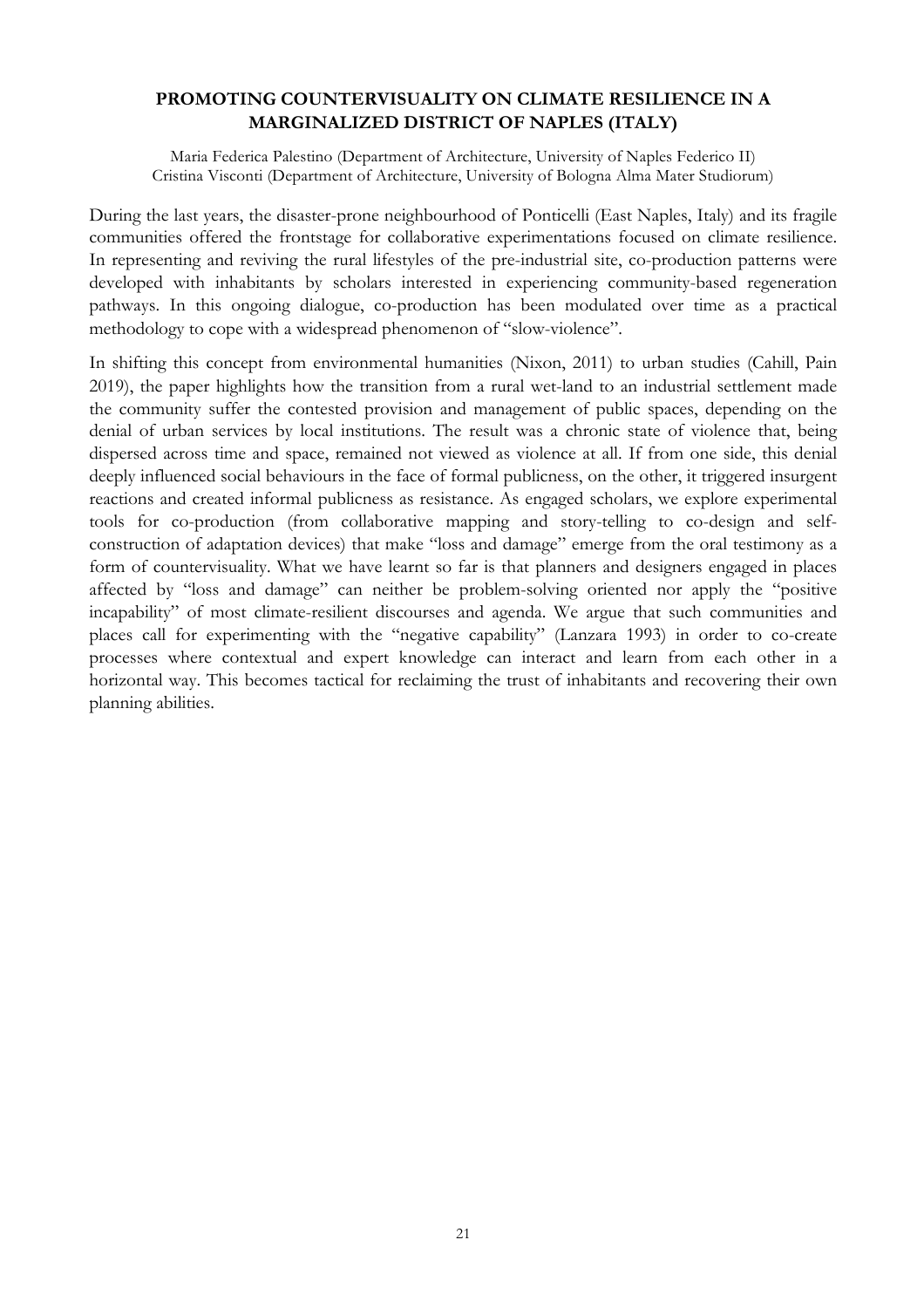# **SESSION #3: CO-PRODUCING AND COMMONING [Planning, Research, Design]**

# **PLACE-BASED URBAN PLANNING AND DESIGN IN SUB-SAHARAN AFRICA**

Giuseppe Faldi, Axel Fisher, Luisa Moretto (Université libre de Bruxelles, Belgium)

Practitioners, experts, funding bodies, and developers working in the African built environment have been prone to import pre-established solutions, and concepts borrowed from architectural, urban and planning theories developed and tested in western countries to respond to ongoing challenges; themselves often resulting from the prior activities of foreign or even colonial agents. Others have felt more disconcerted in front of the emerging challenges posed by the often contradictory, unconventional, apparently chaotic, and irreducible unicity of such built environments. Despite an increasing sensitivity towards contextualised, participatory and inclusive approaches, even in the African continent, new and emerging strategies have been struggling to enter mainstream urban production, which still remains mainly shaped by top-down planning and free-market policies, often failing to ensure access to fair, safe and healthy cities.

Moving from this background, our contribution intends to questions alternative visions, research paradigms and practices aiming at overcoming dominant approaches to urban planning and development. It specifically explores the challenges and outcomes of place-based approaches to emerging planning, architectural and urban design issues in Africa. This paper is based on contributions collected in a recent book we are about to publish. This book draws on empirical approaches and different disciplinary perspectives from a wide panel of authors based in both the Global South and North, with an embedded theoretical ambition and relevance to the Global South as a whole. They investigate architectural solutions, urban designs or visions, and comprehensive planning experiments covering a wide array of situations, ranging from small and emerging towns up to larger cities.

According to all these contributions, we propose a new theoretical approach to place-based, in which we distinguish, first, place-based experiences as collaborative and/or individual actions (both in planning and design) conducted by the inhabitants (with or without the local authorities) ; second, place-based approaches as an alternative way (mainly non-positivist) to produce a new knowledge starting from looking differently at the context; third, place-based attitudes with respect to indigenous, vernacular, traditional and/or pre-modern local culture-generated knowledge.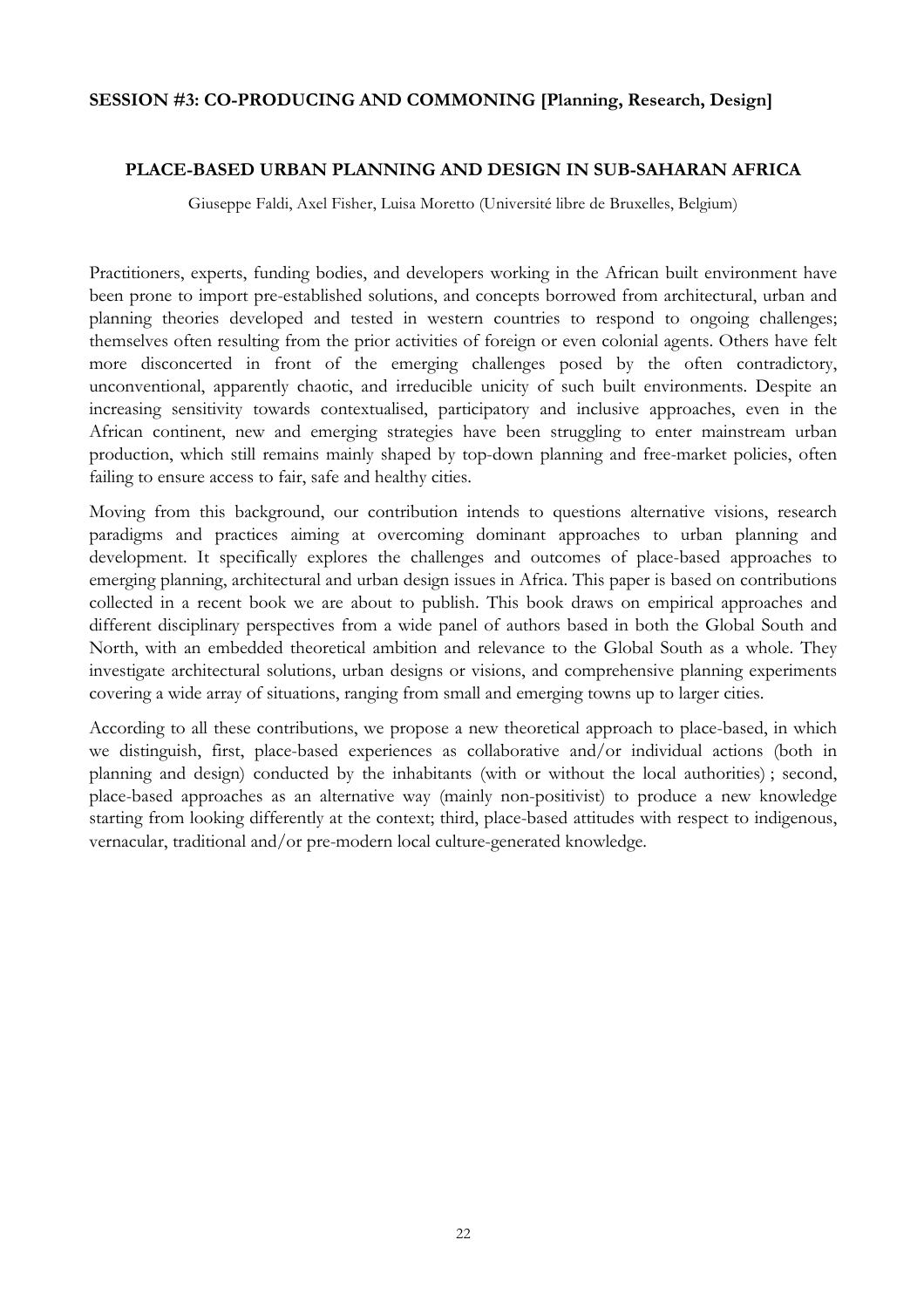# **PARTICIPATORY DESIGN AND PLANNING TO BUILD HUMAN INFRASTRUCTURES ABLE TO DEAL WITH SHIFTING IDENTITIES AND NEW CHALLENGES**

Andrea Rigon (Bartlett Development Planning Unit, University College London)

In a fragmented society, we argue that participatory design can build the capacity for intra-city dialogue across the different dimensions of identity of local residents. However, traditional participatory processes are often unable to deal with internal diversity, particularly when there are pre-existing conflicts. The tensions between individual and collective identities as well as their fluidity and simultaneity, are making identities impossible to be fully understood and used for planning and design. However, through a relational and intersectional co-design approach, it is possible to engage with a dynamic understanding of identity and address diverse needs and aspirations of residents.

Using a collaboration between two universities, an NGO, and local residents in Lebanon as a case study, the paper demonstrates how the development of an intersectional methodology sensitive to social diversity can contribute to individuals and groups of residents developing an "aware participation" in co-producing the city. By analysing the process of implementing a participatory spatial intervention, the chapter argues that the outcome of the process was more than the physical infrastructure intervention; the process built a human infrastructure made of residents of the city with different identities who have been able to participate in and initiate city-making processes that have taken into account and analyse a diversity of needs and aspirations. Through the process, residents were able to exercise a new kind of participatory urban citizenship that transcends the limitations of traditional national citizenship.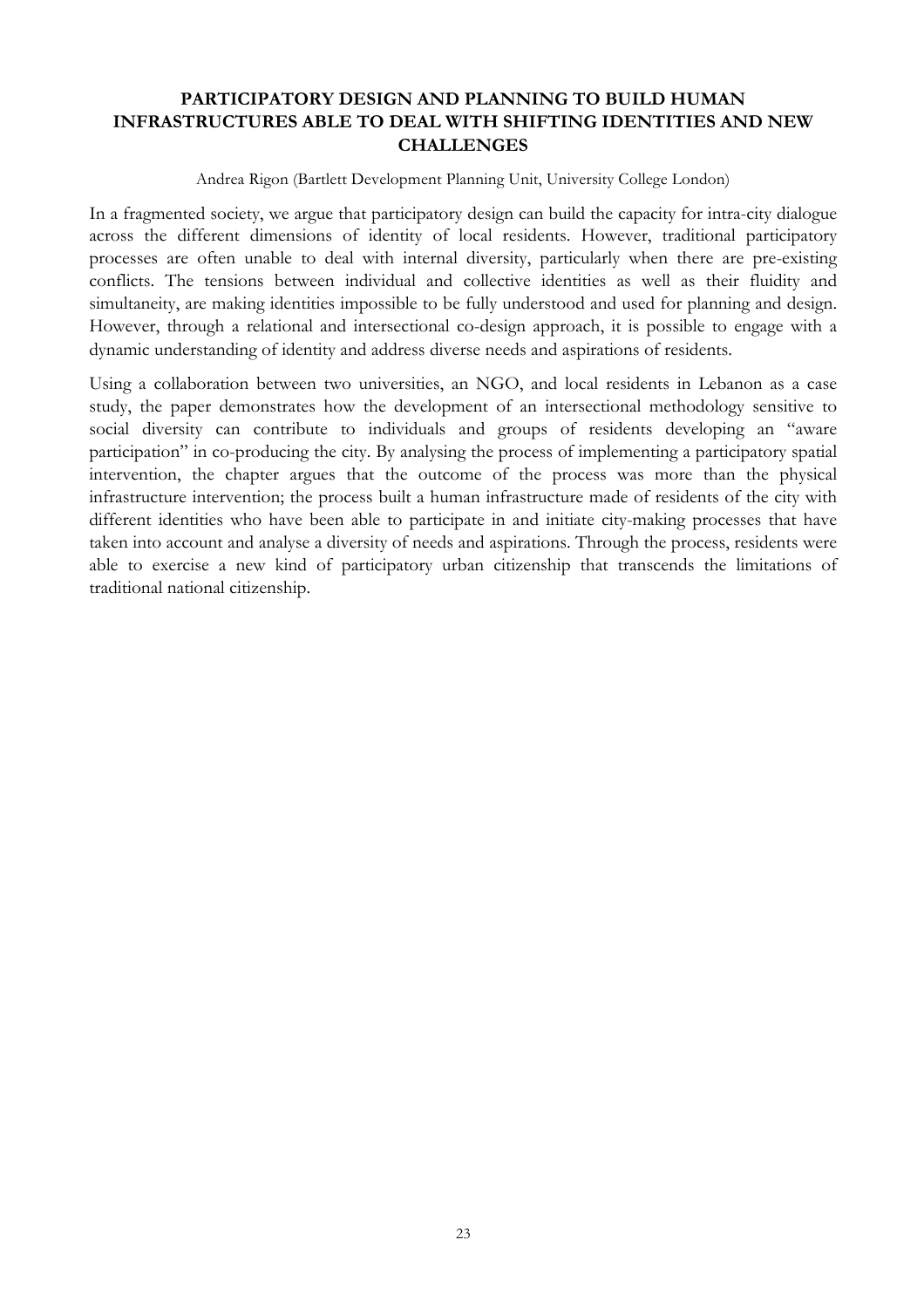#### **TAKING CARE, BEING PREPARED, GETTING ANTIFRAGILE-REFLECTIONS ON EXPERIENCES OF CO-DESIGN IN A TIME OF UNCERTAINTY**

Beatrice Galimberti (Politecnico di Milano)

Experiencing a multitude of local and global crises, which are overlapping and interconnected, and which trigger a growing state of instability, today we live in a world of deep uncertainty, as this conference suggests.

This proposal seeks to reflect on these issues starting from three concepts, which are increasingly timely –and which are part of the ongoing PhD research of the author.

The first is *taking care* of the assemblage of our territories and cities (Fitz and Krasny, 2019; Latour, 2017; TAMassociati, 2016).

The second is *preparedness*. Indeed, being prepared means building a broad and plural response capacity instead of planning a single solution from the beginning (Balducci, 2020). This contribution expands the legacy of preparedness in urban studies with the interpretations introduced in the field of sociology and anthropology of medicine (Lakoff, 2017; Keck, 2020; Pellizzoni, 2020).

The third one is *antifragility* (Taleb, 2012), which is the ability to benefit from uncertainty, shocks, errors, and crises.

Starting from literature review and interviews, this contribution discusses the advantages and limits of these three concepts. Indeed, each of them has great design potential, especially if combined.

Thus, the three concepts are illustrated and tested through examples of co-design in contemporary public spaces, observed through desk analysis and direct observation. The cases take places in the socio-spatial souths of Europe –the peripheries of the continent and the most neglected city neighbourhoods, among traditionally marginalized communities.

The paper concludes with a reflection on the role of co-design in our time of uncertainty. What does it mean to be a designer when everyone designs (Manzini, 2015)? If all participants are 'designers', 'agents of care', 'sentinels of preparedness', and 'antifragile strategists', what does the designer become? Is the ethics of the co-design process all in the hands of the designer, or is it distributed?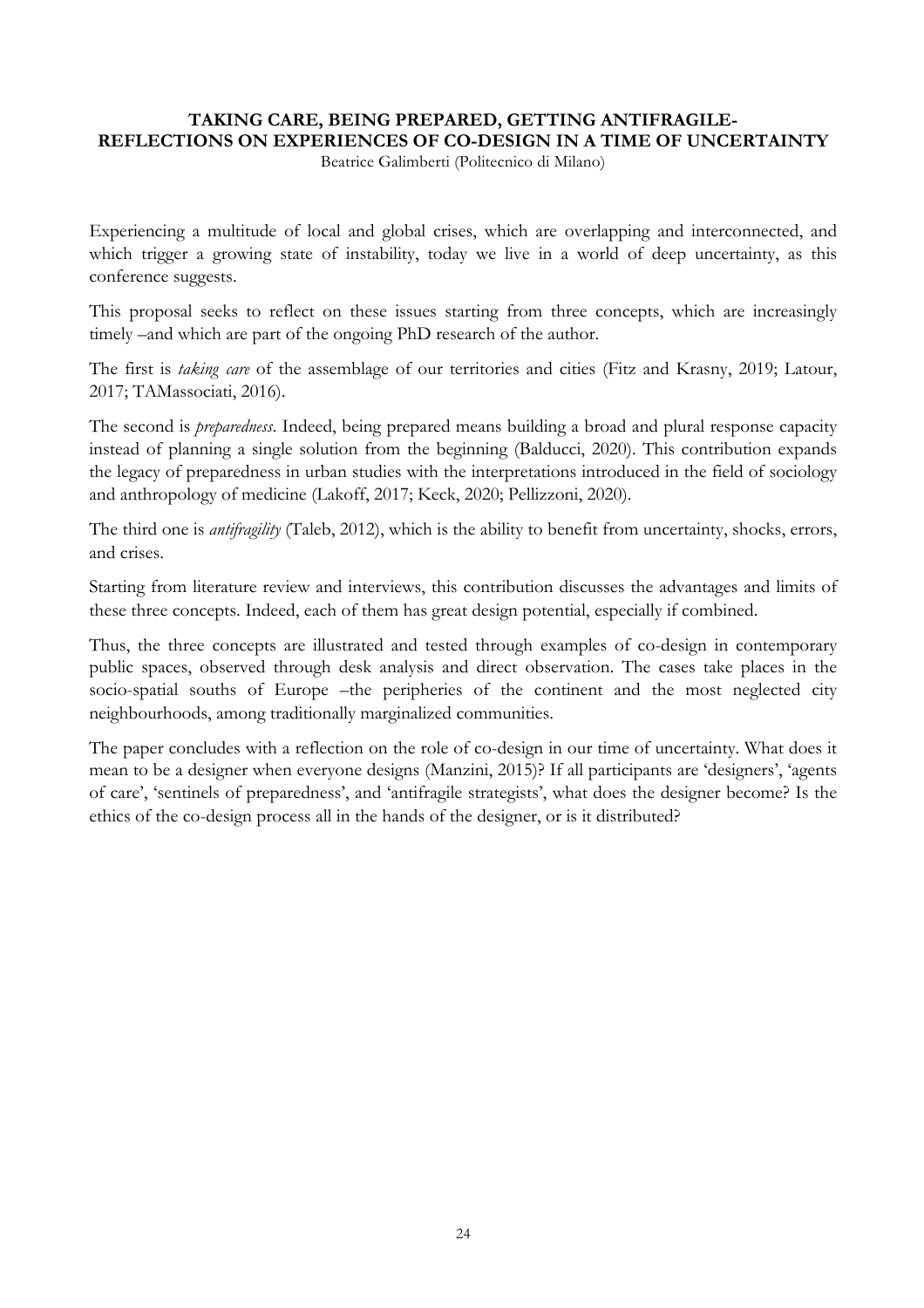# **CHALLENGES TO CO-PRODUCED RESEARCH IN INFORMAL SETTLEMENTS FACED IN SÃO PAULO/BRAZIL**

Karolyne Ferreira, Allyne Sgarbi, Alex Abiko (University of Sao Paulo), Harry Smith (Heriot-Watt University)

This paper aims to highlight and discuss the challenges faced during a co-production research project in the city of São Paulo/Brazil. The purpose of the research was to test a methodology of communitybased landslide risk management for informal settlements in Latin America through community-based participatory monitoring and mitigation strategies, expecting that both community and the local government could work in a collaborative way. Despite the amount of landslide risk areas in São Paulo, the research team dealt with difficulties in finding a community to work with. Problems related to lack of community cohesion and engagement, violence, and other concerns than risk were great obstacles that forced us to switch areas of study twice. We found that the historic lack of public policies for informal settlements, lack of political will, the absence of strong leadership as well mobilization power made these communities think that the closer they get to the local government, the higher the chances are they will be removed from their houses.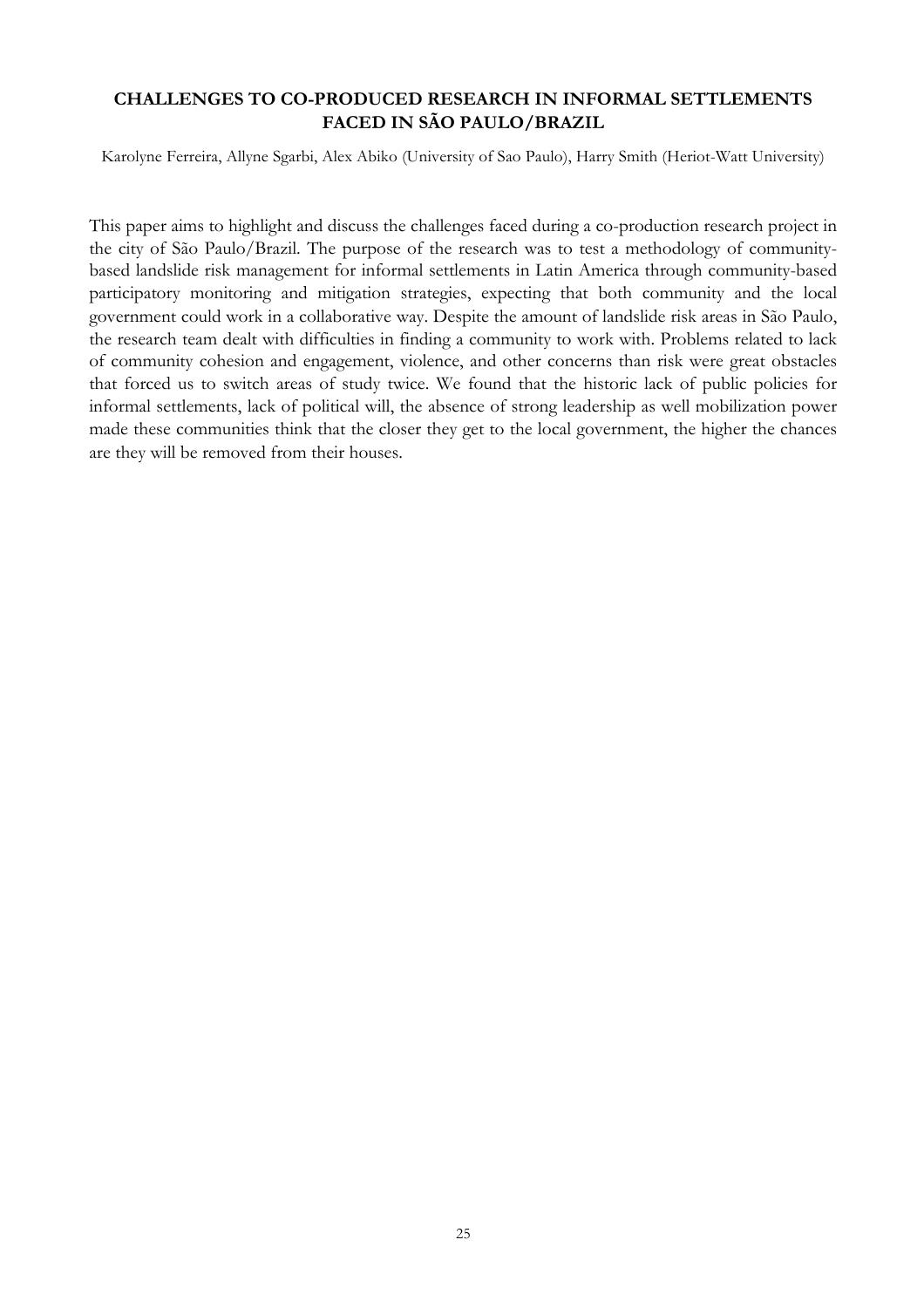# **PARTICIPATORY DESIGN AS A SUSTAINABLE APPROACH TO INCLUSIVE HOUSING IN DEVELOPING ECONOMIES: A CASE STUDY OF SOUTH-EASTERN NIGERIA**

Andy N. N., Anih, E. K., Odoh, P. E. (Department of Architecture, University of Nigeria)

Housing is a basic human need, and in a developing economy such as Nigeria, the government is continuously seeking innovative solutions that will complement government housing policies. Most government housing policies and initiatives have, over the time, failed to achieve the desired result due to the non-inclusion of other relevant stakeholders in the planning and design stages of the project. This study aims to evaluate the impact of participatory design strategies in inclusive housing. The growing population coupled with the lack of adequate housing has necessitated the need for proper policies and strategies by government and designers to sustainable design strategies in the provision of affordable mass housing in a developing economy like Nigeria. To achieve that, the following objectives were pursued: to establish the extent of participatory design in public housing schemes, determine how effective these participatory design strategies in the program of inclusive housing, and to recommend participatory design strategies that can be adopted in the planning and design of public housing schemes in Nigeria. The study adopted the qualitative research method through the review of existing housing policies, programs, and delivery models. Among the recommendations made was proposing guidelines on participatory design strategies that will aid policymakers, developers, architects and designers in the design of inclusive mass housing schemes in South-East Nigeria.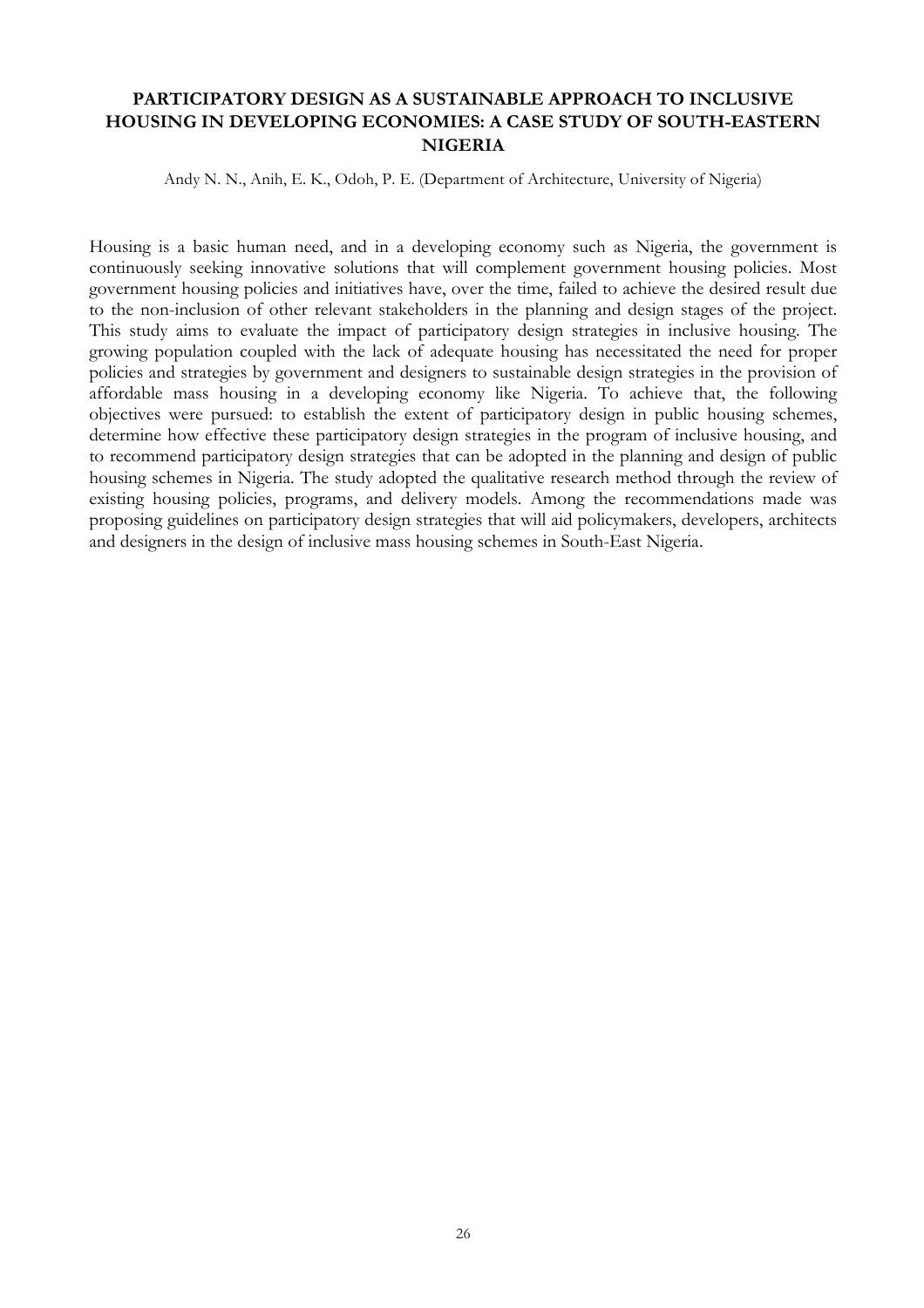# **CHILE'S POBLADORES MOVEMENT AND THE REDEFINITION OF A NEOLIBERAL HOUSING POLICY FROM THE MARGINS**

Ernesto Lopez, Daniel Meza Corvalan (Universidad de Chile)

The crisis of neoliberalism in Chile has called into question the assumptions of the model's stability in all areas; housing is one of the most pressing ones. Dwelling prices have reached such a level that the average Chilean household requires 45 years to pay for its home entirely. Land and housing prices become unaffordable for most of a country where the median household income is just US\$ 500. This paper presents Chile's current Pobladores Movement (PM) as an agent that takes up the historical legacy of mobilization and protests for housing (Castells, 1985) in a context of high economic and political uncertainty. Roughly from the 2010 earthquake onwards, the PM has intervened in building management and planning issues traditionally dominated by the State and the market. According to Olin Wright (2015), the Chilean PM would take advantage of the neoliberal system's fissures to replace specific capitalist goals with community concerns (the need for housing displaces housing profit as the ultimate goal). The PM works with revolutionary emancipatory objectives in the long term and uses capitalist-based resources to attempt to resolve the deficit of affordable housing in the short term. A good example is the experience of mobilization and housing production of the Movimiento de Pobladores en Lucha (MPL), an organization located in the historically working-class Peñalolén district in the Greater Santiago area (Pérez, 2017), currently characterized by its pro-gentrification municipal agenda. We analyze the MPL's struggle for land and avoid spatial displacement, its operation and dispute for control of the projects amidst a pro-business institutional environment, and the appropriation and incipient adaptation of the procedures inherent to housing building management techniques to the dynamics of the MPL's political organization itself.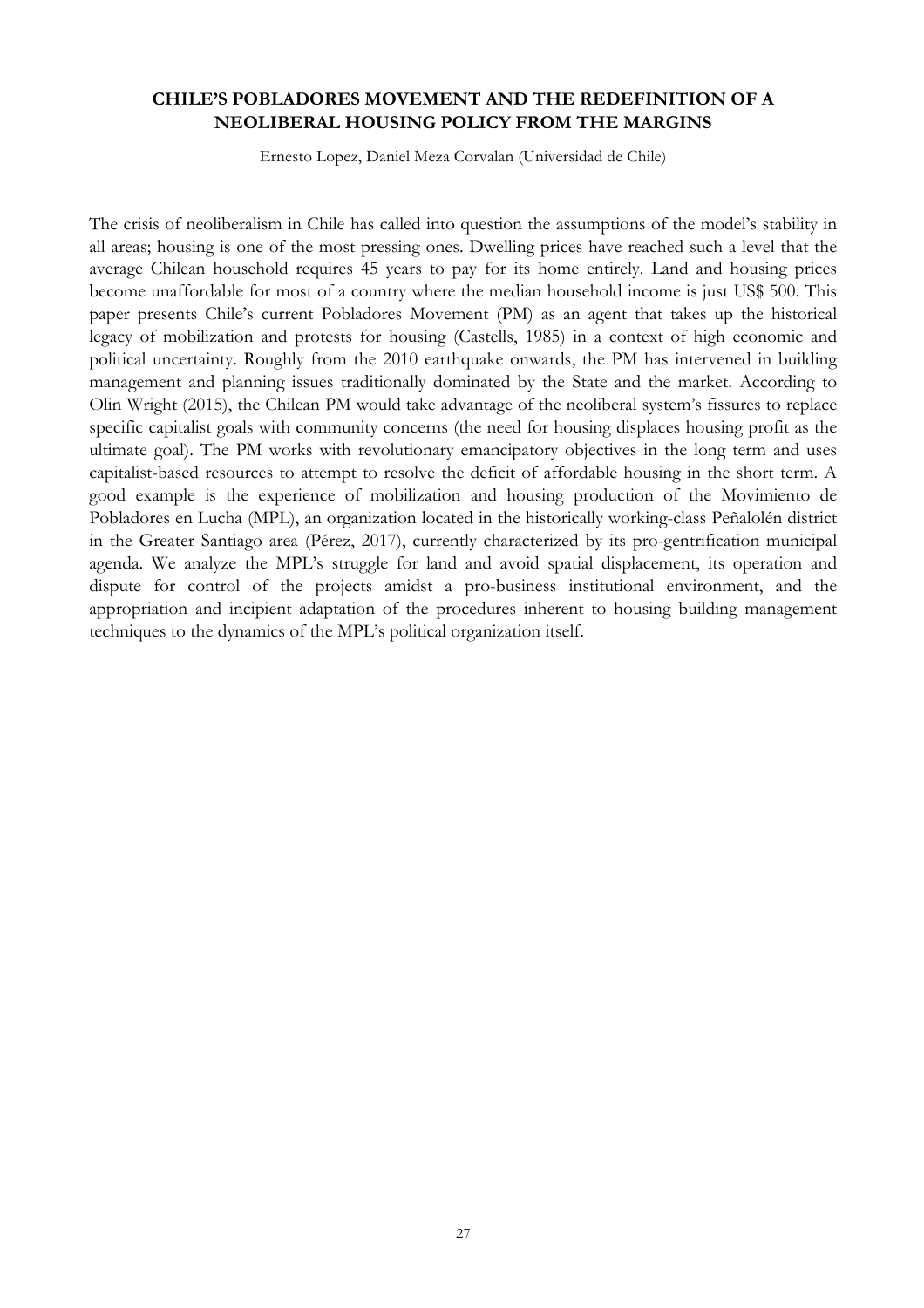# **SESSION #4: INHABITING**

[Housing, Policies, Growing, Equity]

Even before the COVID-19 crisis hammered home the vast economic and social differences affecting urban populations around the world, it was clear that inequality would be one of the biggest challenges facing global cities in the 21st century. There are few facets of urban life, development and design that are not affected by one's access to public services and resources. While interfaces between research and policymaking exist as a complex web of relations connecting stakeholders and actors who translate their knowledge into specific policies and practices at all scales. Access to public goods and services benefits the poor and strengthens growth and productivity. However, there is a need for more knowledge on the links between public goods and services and equitable growth and how to support such processes locally and globally. It is important to recognize that equity can be best achieved when various stakeholders participate collaboratively. Important in this constellation are interfaces, common ground as between researchers and policymakers e.g. such as the research-policy interface.

### **SESSION #4:**

moderated by Hassan Elmouelhi Dr. (Habitat Unit, Technical University of Berlin)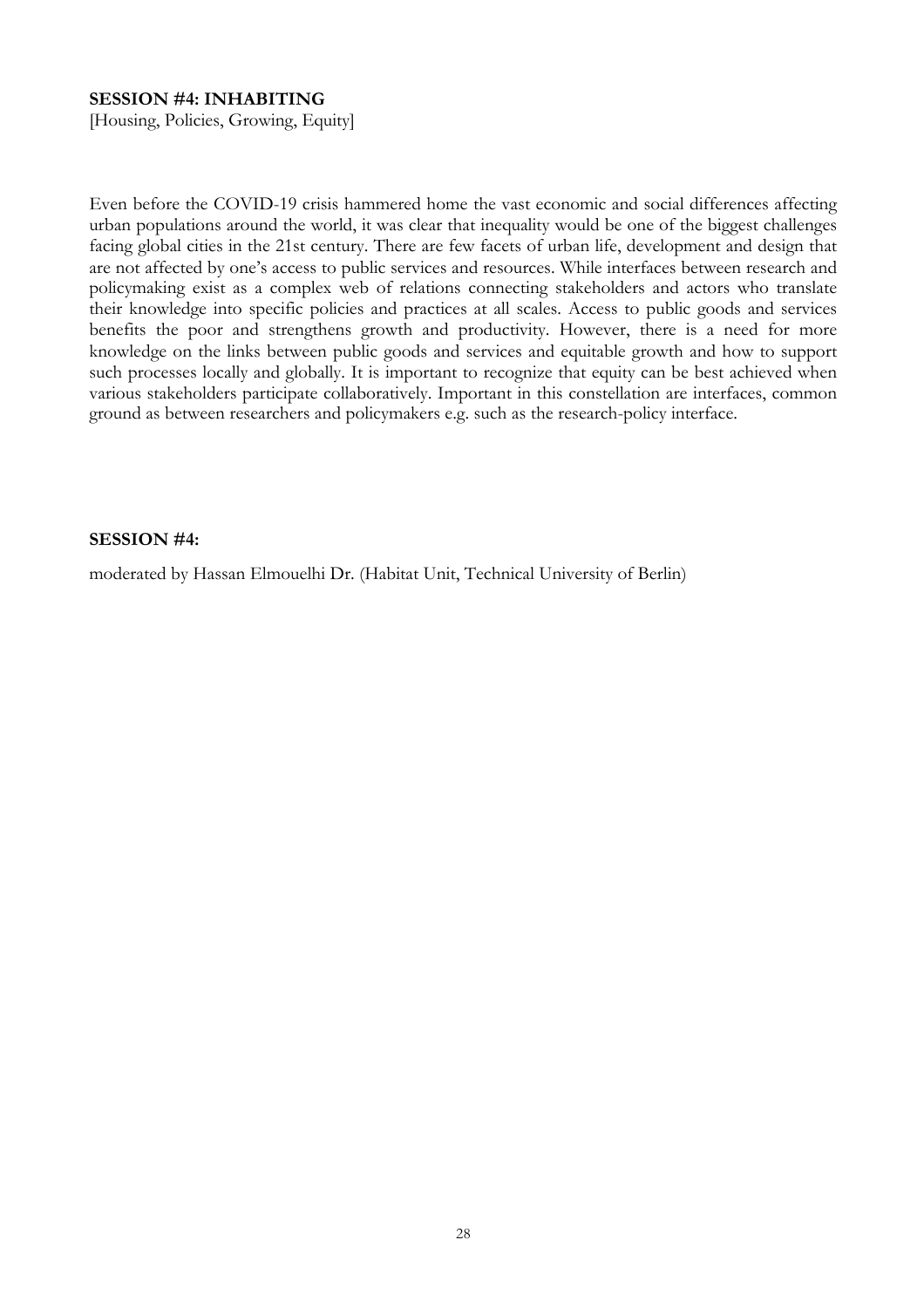# **LIVELIHOODS, ENVIRONMENTAL POLLUTION AND CLIMATE CHANGE: EXPLORING THE NEXUS IN A SLUM COMMUNITY IN ACCRA, GHANA**

Tracy Sidney Commodore and Louis Kusi Frimpong

Mitigating and adapting to climate change is critical to the sustenance of humanity in the 21<sup>st</sup> century. Fossil fuel is a known contributor to climate change, yet it is a widely used source of energy for domestic and commercial activities, including livelihoods. In most low-income communities in sub-Saharan Africa, the contention has been how to sustain livelihoods and at the same time ensure the wellbeing of people living in low-income areas. But the path to sustainable livelihoods and wellbeing also depends on the use of energy sources that are environmentally friendly, efficient and sustainable. This study explores livelihoods activities within a low-income community in Accra, Ghana's capital and how they contribute to environmental pollution. The study also explores potential mitigation factors to address environmental pollution associated with livelihoods through the use of renewable energy sources in slum communities in Ghana. The paper uses data from a pilot study, gathered through qualitative interviews with selected informants residing in Nima, a slum community in Accra. The findings show that most livelihood activities in the low-income community are dependent on fossil fuels such as charcoal, firewood and gas hence contributing to environmental pollution. The study recommends introduction of alternative energy sources such as solar stoves and ovens, due to the fact these energy sources are environmentally friendly and adaptable to residents in slum communities. The use of environmentally friendly energy sources will improve the wellbeing of slum dwellers, and thus reduce the government expenditure on the health sector which has already been overstretched by COVID-19 pandemic.

*Keywords:* Livelihoods; mitigation; renewable energy; slum; Accra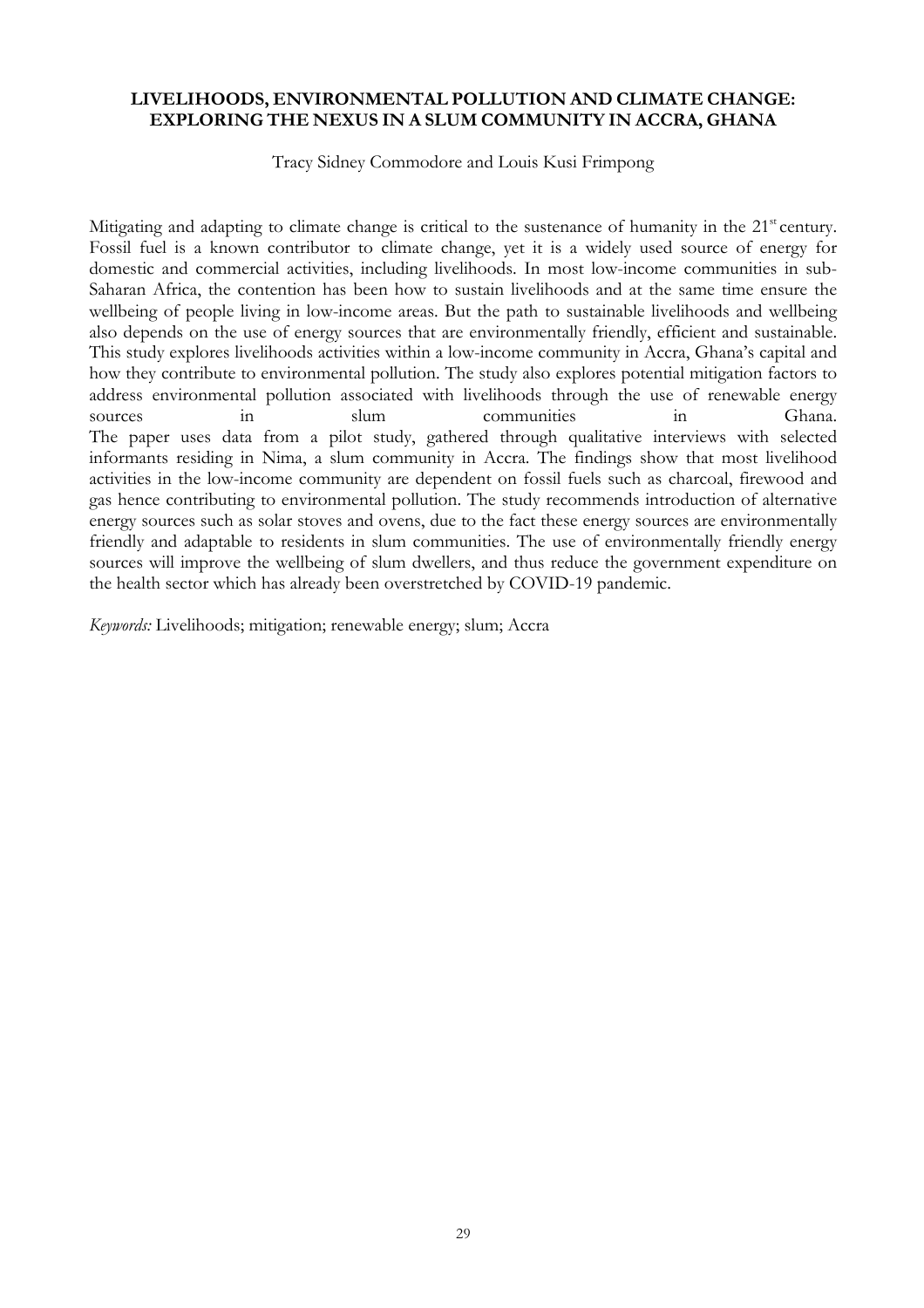### **THE INTERFACES BETWEEN URBAN RESEARCH AND POLICYMAKING**

Paola Alfaro-d'Alençon (DFG Fellow Technische Universität Berlin), Enrico Michelutti(Università di Udine, Italy), Deepa Joshi (Coventry University)

The interface between urban research and policymaking is gaining momentum to address the global complexities and challenges such as climate change, inclusiveness, equity and sustainability. The global development agendas around sustainability (e.g SDG 2030) interrogate the centrality of equity, equitable distribution of public services and goods, since access to public goods and services benefits the poor and can also strengthens growth and productivity (NUA, 2016). While the research is point against this background to the need to include the access to common-pool resources and coproduction in urban development mechanisms in cities (Alfaro d'Alençon et al 2016, Huchzemeyer 2016, Galuszka 2018). The complexity of such issues involves multiple stakeholder constellations and various operational platforms of collaborations, which primarily requires sound research itself (e.g. action/evidence-based) to guide the suitable nature of actions with scientific inputs (local/national/global/cross-sectoral level) to policy-makers. Hence, there is a need for more knowledge on the links between public goods and services and equitable urban-agendas and how to support such processes locally and interchange globally.

Based on the joint project between Cities Alliance and N-AERUS: Equity, Services and Economic Development in Cities of the Global South: Engaging Research in Policy Making this study explores the structures for the interactions between researchers and policymakers in urban decisionmaking processes as the actors involved in global development institutional mechanisms in knowledge co-production and the role of the researchers through the urban policy/program interventions.

The research focus is set on research policy interactions/practices among in the projects involved regional and international research networks (N-AERUS; AURI; REDUES\_LAC) as to the study of taxonomy of knowledge coproduction characteristics derived from different institutional knowledge building frameworks.

First findings are pointing by providing a qualitative snapshot of interlinkages through participants' perspectives (scholars, researchers and experts from networks and policy-making organizations), to the need of researchers' involvement in all the project phases, going from co-production to co-design/cocreation processes and the role of coproduction mechanisms in triggering real inclusion. In this sense, a redefinition of the relationships between research environments and political spheres emerges as a key challenge and the recognition of the 'politicization' of the interface reflects the necessity of rethinking cooperation mechanisms between research and policymaking. Further research is needed to deepen the knowledge of context-dependent interfaces configurations and the role of local actors and their interests in politicizing specific research/policy-making scenarios.

*Keywords:* Urban-research, Policymaking, Interface, Development, Knowledge-coproduction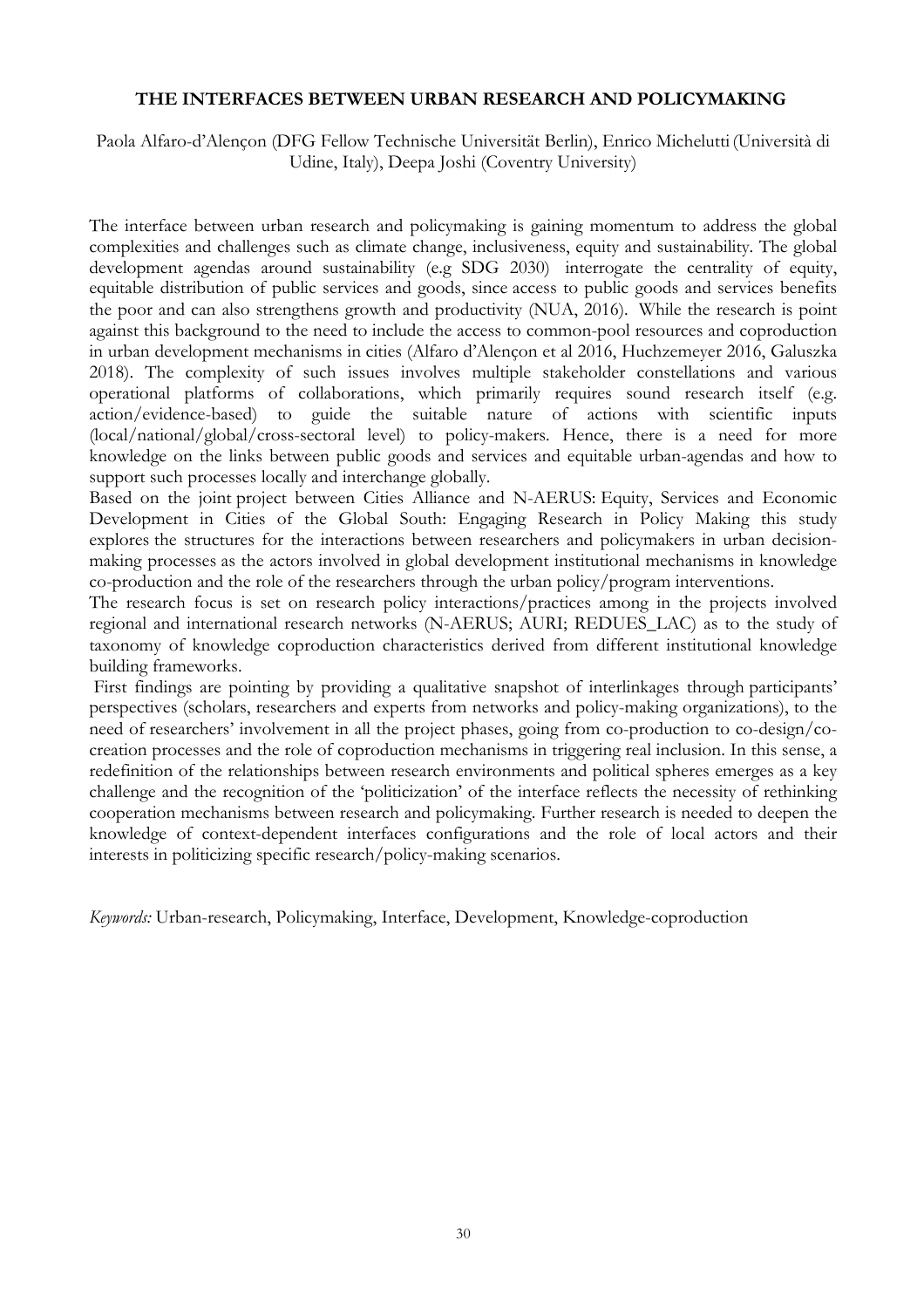# **PLANNING FOR POSSIBLE RISKS: INTEGRATED LAND USE PLANNING IN LOCAL GOVERNMENT FOR INFORMAL ECONOMY ACTORS**

Yvonne Ofosu-Kwakye (Deputy Director, Urban Regeneration. Dept. of Cooperative Governance and Traditional Affairs, KwaZulu-Natal, South Africa) and Mbali McBrown (Deputy Director, Provincial Infrastructure Monitoring and Oversight. Dept of National Treasury, Pretoria, South Africa)

Within the spatial planning and land use management arena, risk planning or planning for risks have not emerged as a key area for incorporation into planning documents. In the midst of the COVID-19 pandemic, where a number of loopholes in development policies have been exposed, the idea of planning for possible risks in local government is being elevated to the fore. This is part of internalising the principle of spatial equity<sup>3</sup> for all economic actors. Planning of risks in land use management in the context of this paper seeks to look at vulnerable economic actors, particularly those actors<sup>4</sup> in the Informal economy that are more susceptible to negative externalities in times of disasters or pandemics. In the course of the COVID-19 pandemic when a National lockdown was instituted, local authorities were allowed to issue special permits to informal traders but to operate within the conditions of social/physical distancing and use of personal protective equipment (PPEs). As part of adhering to physical distancing, it was necessary that local authorities identify alternative trading spaces. This translated to more space requirement for fewer number of traders. This paper seeks to interrogate the extent to which risk planning can be incorporated in land use management particular in relation to the activities/needs of informal economy actors in Pietermaritzburg, KwaZulu-Natal. It is expected that some recommendations can be made to guide the various mitigation variables to lower or neutralise possible risks for informal economy actors. This concludes by placing the argument within the context of upholding the principle of Spatial Equity.

<sup>3</sup> Spatial equity is one of the strategic goals of the KwaZulu-Natal Growth and Development Strategy (popularly known as the PGDS).

<sup>4</sup> Informal economy in this context refers to workers in informal trading who trade in sheds or open air. Actors include i.e. street traders, spaza shops , waste pickers, etc.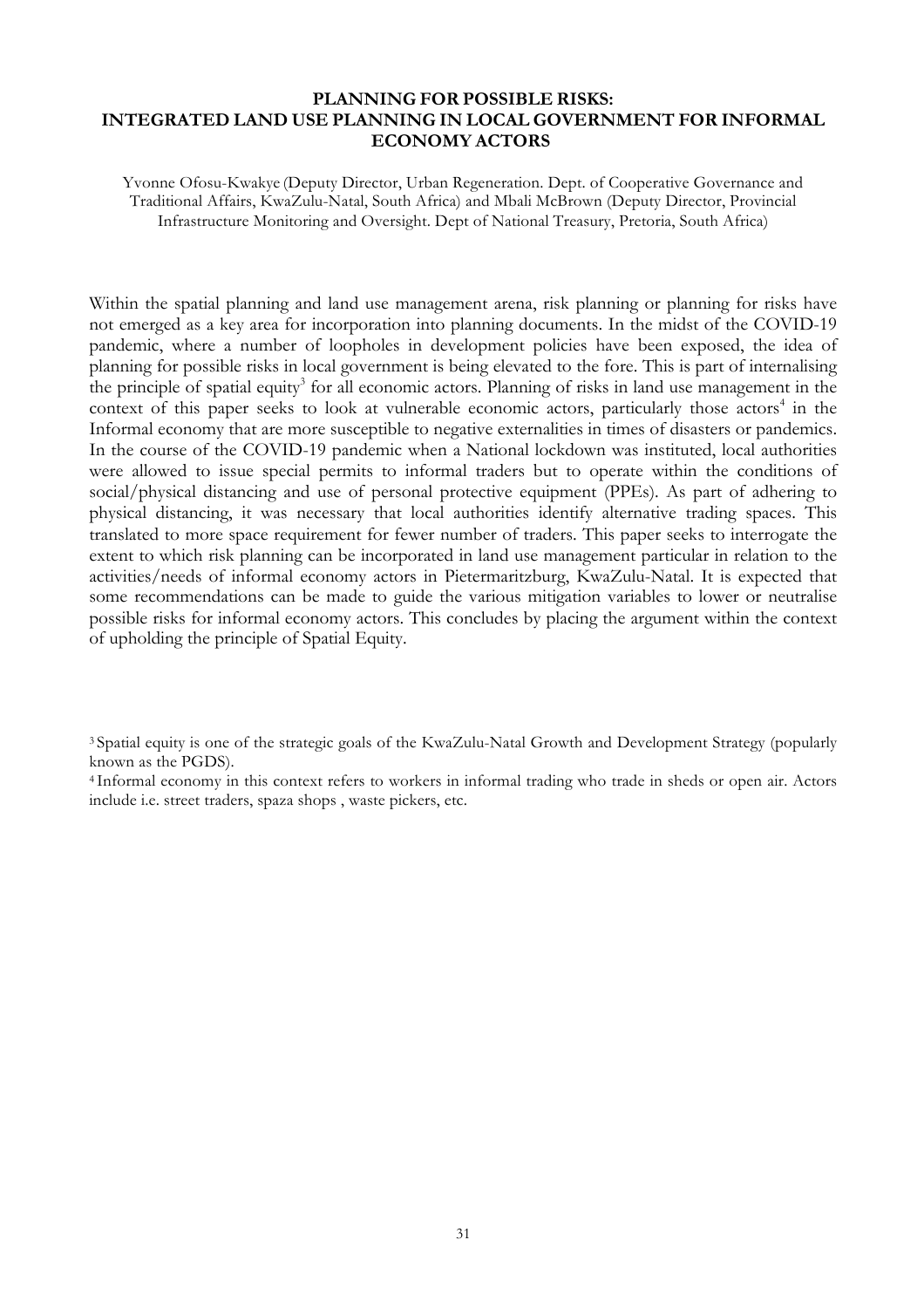# **LEAVING NO ONE BEHIND: HURDLES IN THE ACCESS TO THE CITY**

Joana de Mesquita Lima (Research Centre for Architecture, Urbanism and Design - CIAUD - Lisbon School of Architecture, Universidade de Lisboa)

Urban conflict leads to the destruction of homes and access to services. The hurdles to overcome these are vast and as time passes and the urban realm evolves, often carving further inequality into the city, it becomes increasingly pressing to provide improved living conditions to those in increasing vulnerable circumstances.

Dili, Timor-Leste, is a fast-evolving city. It has transformed over the past few years, becoming increasingly complex with different layers of connections and diversity, with large population movements and largely unregulated construction. Despite the development of different plans and studies by different actors and through different processes, and although these have brought about discussions on the need for planning, plans are yet to come into force. Different actions have taken place at different levels and in different sectors, yet there is a lacking cohesion and overarching strategy in addressing the city.

This paper is the result of interviews conducted in Dili with actors from local and national government, civil society, technical experts and academia. It reflects upon these responses from the perspective of the key hurdles that those living in the city are facing and discusses priorities for action in the development of the city. These are looked upon from the perspective of the right to the city.

Hurdles discussed by the interviewees are varied, but include reflections on the quality of public space, accessibility and mobility, quality of housing, implementation and enforcement of existing tools, bottom-up planning and perspectives for development in a globalised world. They ultimately reflect the recognition that there is a need for planning, for specific measures that address vulnerabilities of the population and that of ensuring that all those living in the city do have access to it. The paper looks also to support the notion that to generate greater predictability and stability in a post-conflict city, planning and community-based processes should be considered as well-placed tools to remove and address tensions that can lead to further civil conflict.

*Keywords*: urban inequality; housing; access to services; post-conflict; Dili, Timor-Leste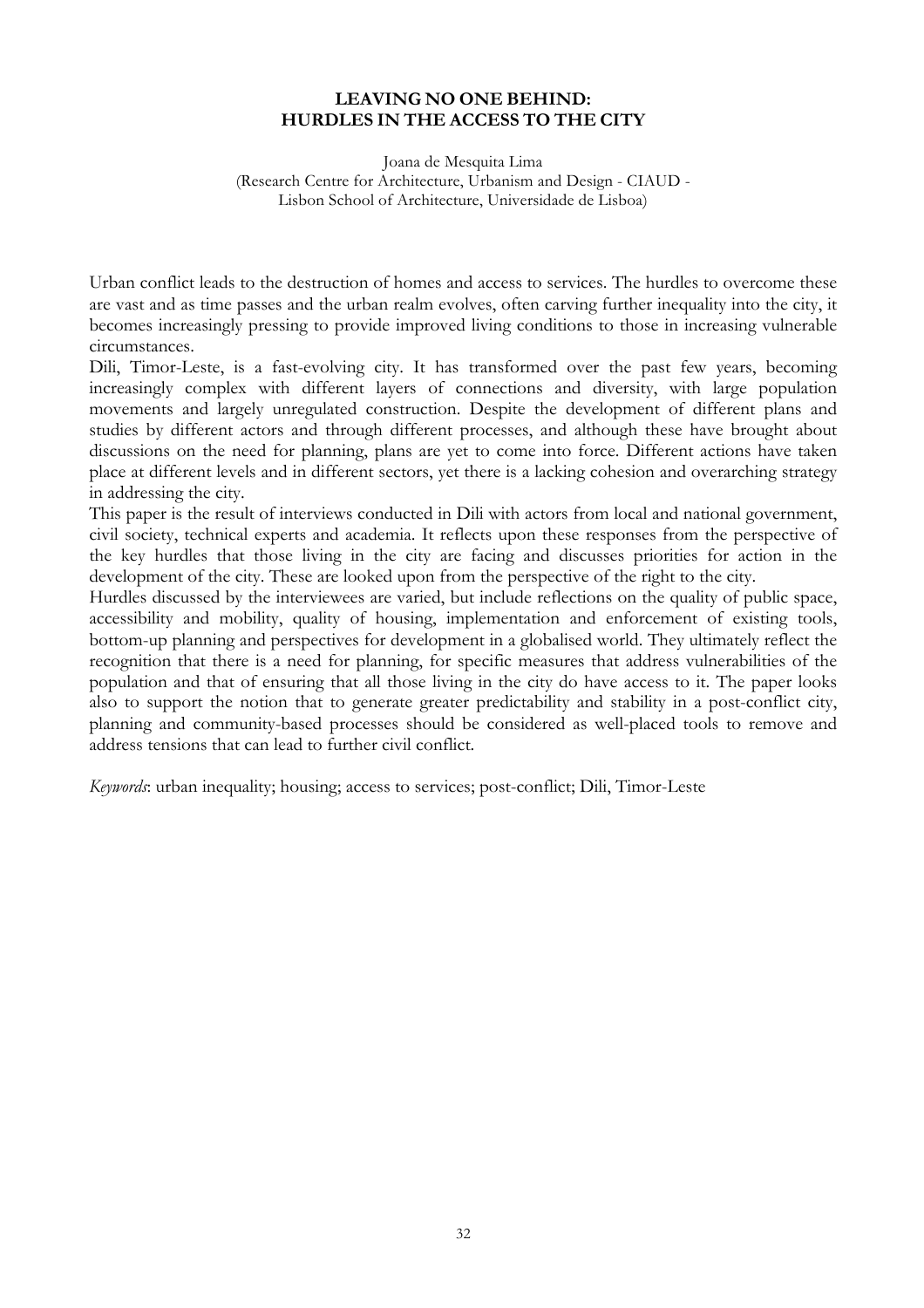# **LIVING WITH PRECARIOUSNESS AND UNCERTAINTY. BRIDGES TO GOOD URBAN DISASTER RISK GOVERNANCE IN INFORMAL SETTLEMENTS OF LATIN AMERICA AND THE CARIBBEAN**

Vicente Sandoval, PhD Disaster Research Unit, Freie Universität Berlin Coorporación para la Gestión y Reducción del Riesgo de Desastres (GRID-Chile)

This manuscript explores the role of international NGOs (INGOs) working on disaster risk reduction (DRR) and urban development in Latin America and the Caribbean (LAC), specifically on how urban DRR interventions have worked to created new or strengthen existing governance arrangements beyond its practical outcomes. Analyzing the governance relationships between local governments, INGOs, and communities of slum dwellers, the manuscript looks at the roles of international cooperation, the research-policy interface, as well as the facilitators and challenges faced by INGOs in bridging marginalized neighborhoods to local governments. The study bases on the performance evaluation of the Urban DRR programming in LAC by USAID/OFDA, focused on the effectiveness and sustainability of eight urban DRR projects in six countries: Colombia, Guatemala, Haiti, Honduras, Jamaica, and Peru. The study used mixed research methods, including surveys, focus groups, and interviews, and an extensive review of academic and grey literature. Results show a variety of enabling and impeding factors for good urban and risk governance, many of them related to the role of INGOs in bridging the gaps between marginalized communities and local governments. For instance, commitment from upper levels of local government officials, limitations of existing legal framework for DRR and urban development, turnover of municipal officials, among other factors. Beyond such factors, the study found a circumstance referred to as 'concatenation'. The concatenation consists of the capacity of a DRR project to advance on the achievements of other initiatives. Haiti offers a good example. One DRR project provided an excellent quality pipeline from the source of the water to the town. Subsequently the World Bank built ten water tanks, followed by the municipality, which built the distribution network.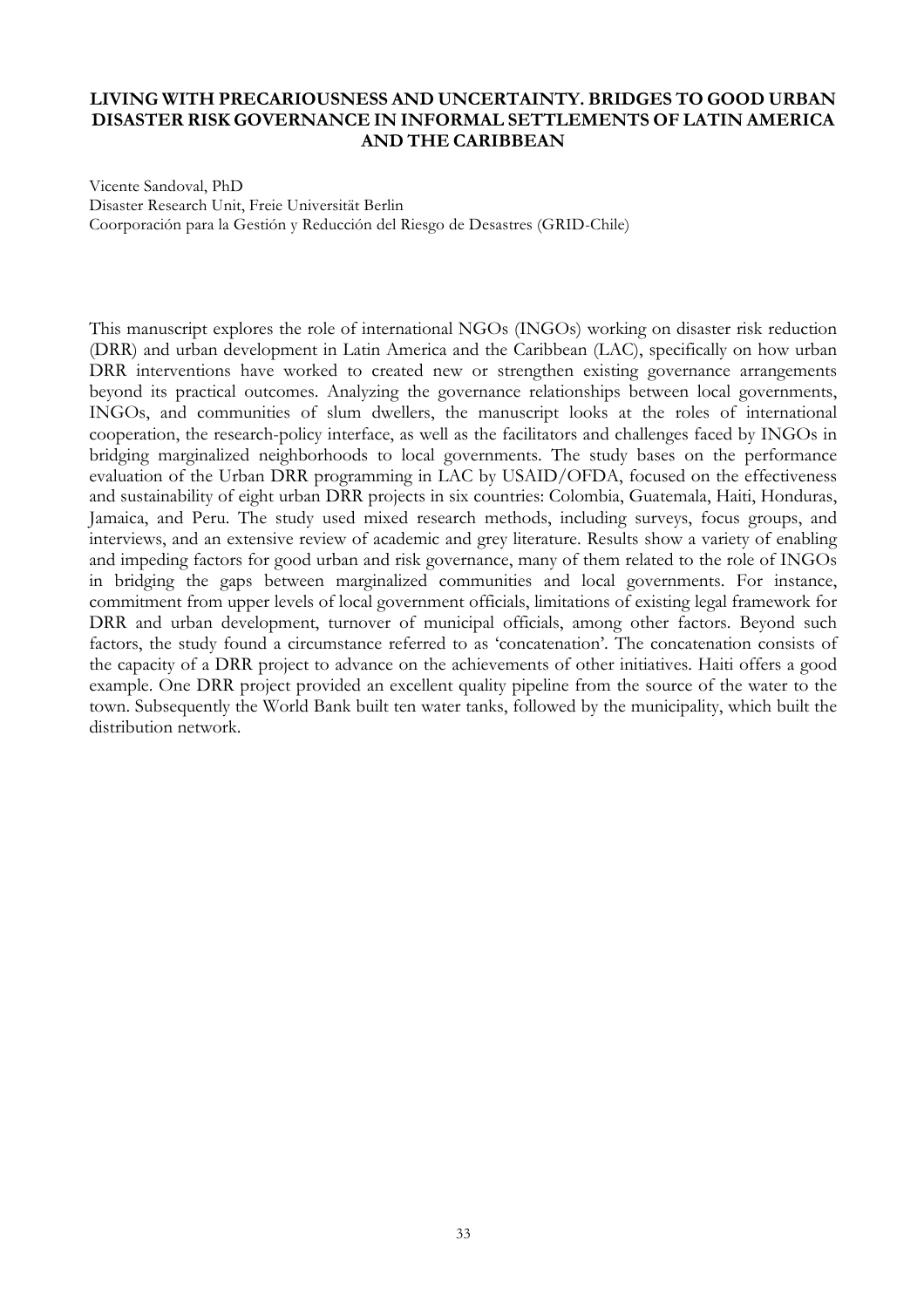### **HÁBITAT INFORMAL Y DESIGUALDAD PERSISTENTE.**

# **Un análisis sobre la traducción y desplazamiento de la categorías de conocimiento entre el campo académico, las políticas públicas y las organizaciones sociales en la Ciudad de Buenos Aires entre el 2002-2020 en torno a la desigualdad y la informalidad urbana.**

Mariano Scheinsohn y Cecilia Cabrera

Universidad de Buenos Aires - Facultad de Ciencias Sociales e Instituto Superior de Urbanismo, Ambiente y Territorio (Facultad de Arquitectura, Diseño y Urbanismo)

Una de las cuestiones más significativas y problemáticas en el actual contexto es la expansión y consolidación de la informalidad urbana y el aumento y persistencia de la desigualdad. Entre las manifestaciones de la relevancia de esta cuestión se encuentra el importante aumento y profusión de investigaciones, estudios, papers académicos, intervenciones y políticas públicas específicas que abordan esta problemática desde distintos puntos de vista metodológicos, teóricos y geográficos. A pesar de ello; la precariedad , desigualdad y asimetrías de los residentes de los hábitat informales -en la mayoría de los casos- continúa incrementándose, especialmente en el actual contexto de *pandemia*.

Por tal razón resulta necesario y prioritario desarrollar un examen crítico sobre las perspectivas en que se ha abordado y construido el conocimiento (tanto académico como en la producción de políticas) referido a la problemática del hábitat informal con la intención de hacer visible el modo y las practicas en que se configuran y construyen colectivamente los objetos de indagación e intervención y, también, en que medida se plantean sesgos y limitaciones en su abordaje. Con ese objetivo se presentaran los avances y hallazgos del proyecto de investigación "Reensamblando las categorías hábitat formal e informal en la Ciudad de Buenos Aires" que se realiza en la Facultad de Ciencias Sociales de la UBA y que se encuentra en las primeras etapas de desarrollo abordando el análisis en el actual escenario. Considerando como referencia empírica el caso de la Ciudad de Buenos Aires, es posible indicar que la principal hipótesis es que en un contexto de reestructuración socio-territorial en donde se expandió fuertemente la producción de hábitat tanto formal como informal (Scheinsohn & Cabrera, 2012, Cabrera et al, 2012, 2016) ha sido escasamente estudiado la interdependencia funcional entre ambas dinámicas debido, probablemente, a un sesgo en la mirada que configura y enfatiza una diferenciación dicotómica tendiendo a consolidar una desigualdad persistente (C. Tilly).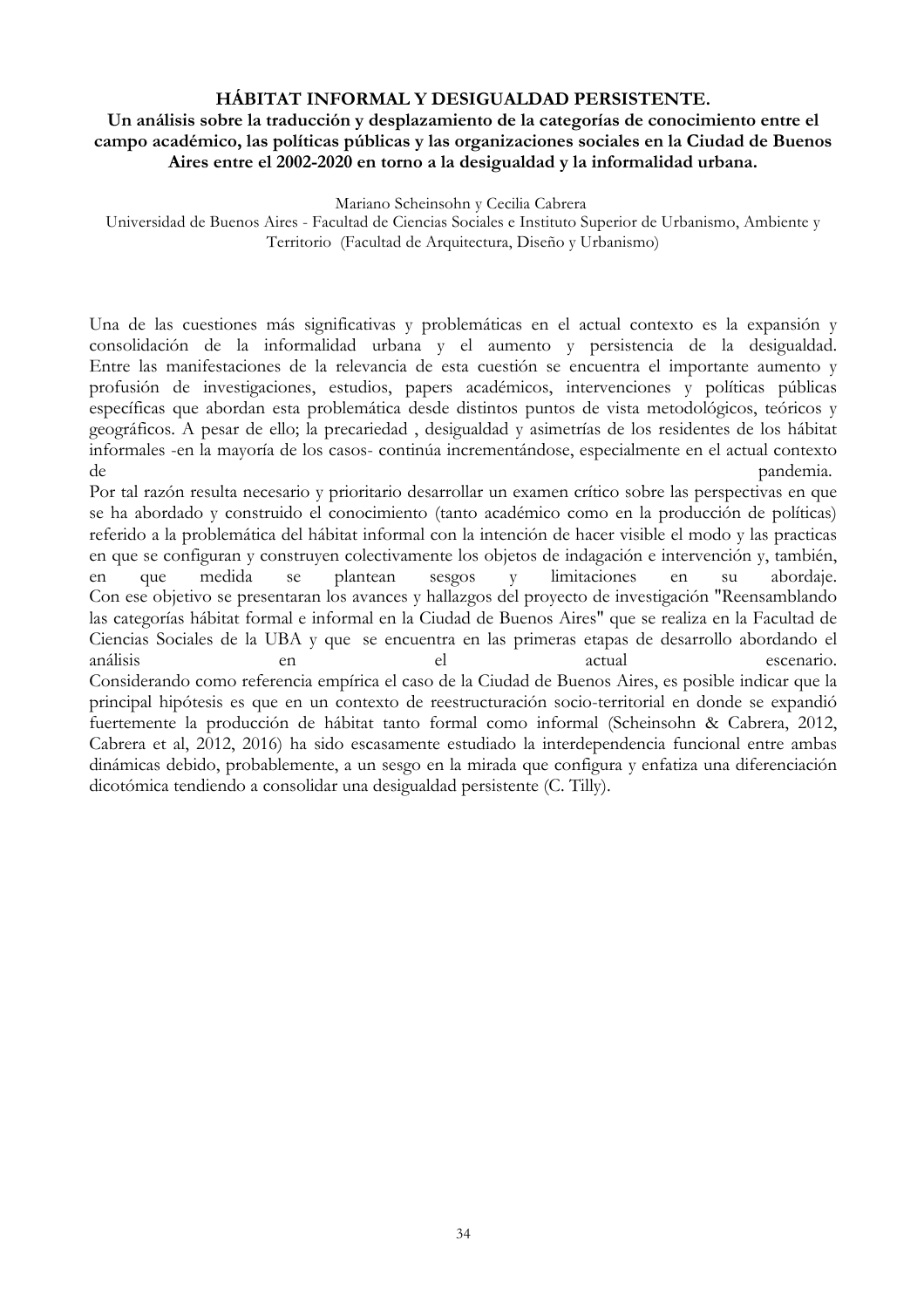#### **SESSION #5: MOVING**

[Human mobility, Patterns/ Practices, Environmental migration, Eviction/ Displacement]

The current pandemic situation is the clear outcome of unsustainable urbanization models which have caused the paralysis of the same urban regions, with interrupted or reduced flows of people, forced displacement of populations, rules, and measures to contain and control movements, social distancing, and self-isolation. The concept and reality of the city as space where "we come together" is shaken to its foundation. For the first time in the urban age, we are collectively experiencing eco-apartheid, and it clearly goes to the detriment of the most vulnerable populations. Ecological crises solicit planning to develop different urbanization models drawn on more just, inclusive, and sustainable mobility patterns and modes, in which stasis and mobility can finally be conscious choices rather than constraints. The present session responds to the need of fostering a fresh understanding of the complex, multi-faceted interaction between ecological issues, mobility, and urbanization starting from thinking of the consequences of increasingly stringent borders and the effects of global and local policy on environmental migration. Now that even the developed world has been simultaneously assaulted by a natural catastrophe, developing complex pieces of knowledge and policies that can reorientation the relationship between a full range of mobilities and the urbanization of nature. The session is interested in contributions addressing the topics of climate migration, eco-apartheid, natural threads and connected human mobility, and the controversial use of technology in ecological disasters.

# **SESSION #5:**

moderated by Giovanni Vecchio, Dr. (Pontificia Universidad Católica de Chile) and Wolfgang Scholz, Dr. Ing. (Universität Dortmund)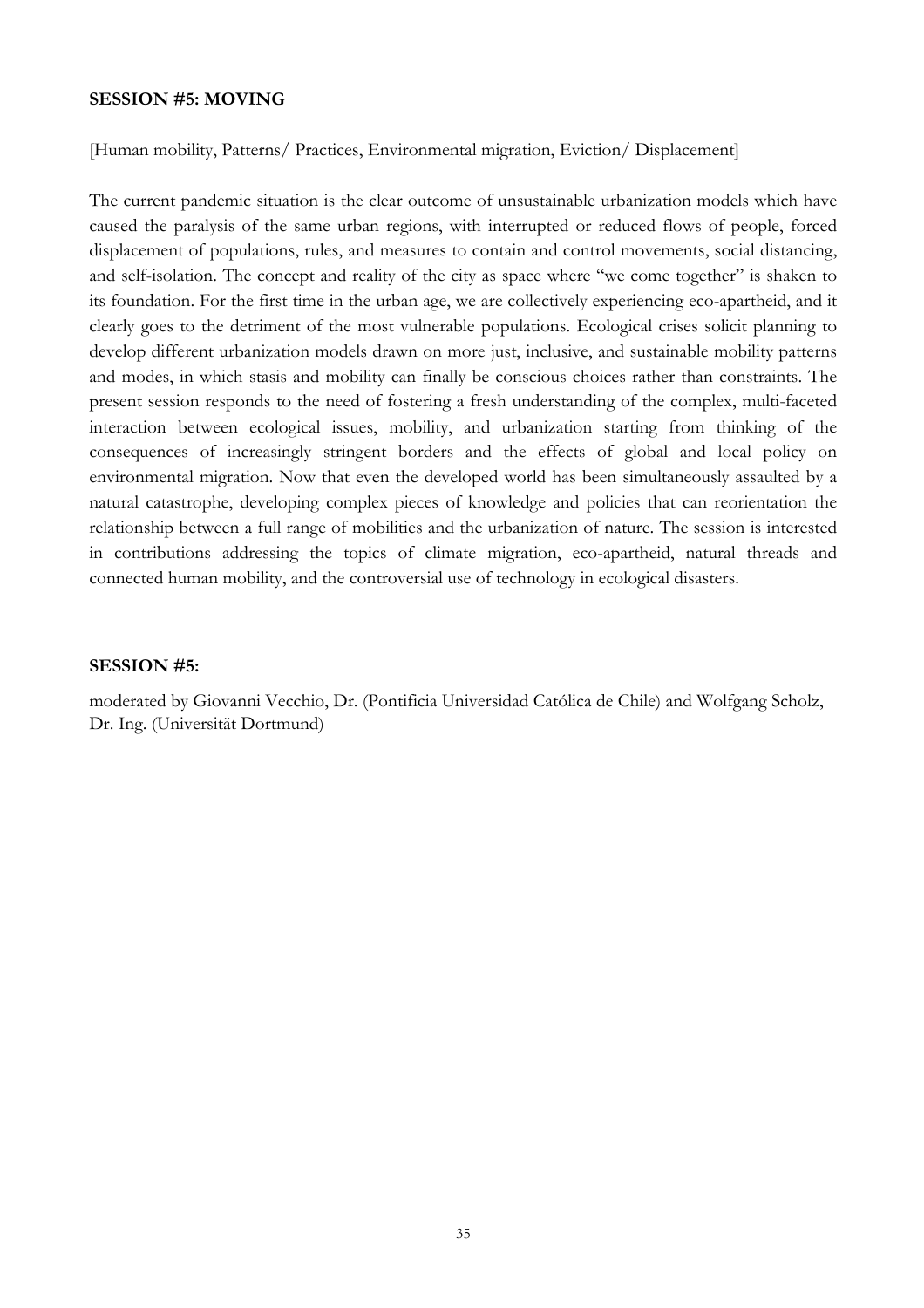### **A WORLD OF UNCERTAINTY: INDUSTRIALISATION AND DEINDUSTRIALISATION IN KHULNA CITY, BANGLADESH**

Felix Ringel (Department of Anthropology, Durham University, United Kingdom), Md. Ashiq Ur Rahman (Urban and Rural Planning Discipline, Khulna University, Bangladesh), Maria Akhter (Urban and Rural Planning Discipline, Khulna University, Bangladesh) and Sujit Kumar Sikder (The Leibniz Institute of Ecological Urban and Regional Development, Dresden, German)

Urban development policies often encounter uncertainty in both spatial and non-spatial terms. This paper highlights the spatial impacts of post-colonial strategies of industrialisation and deindustrialisation. It focuses

on how cities in the global south respond to deindustrialisation by presenting the case of the Khalishpur Industrial area in Khulna city, Bangladesh. On the basis of empirical data collected through key informants' interviews and grey material analysis, this paper explains the case of Khulna as both an industrial and a post- industrial city. Khulna's industrialisation begun with the inauguration of Chalna sea port in 1950s under a planned effort of the then post-colonial government. An industrial estate was designed in the Khalishpur area, hosting the Crescent Jute Mill (established in 1952) and several other jute-based industries, newsprint mills and hardboard mills. The establishment of these industries followed a strategy of 'urbanisation through industrialisation' during Pakistani rule. But within the last 70 years the industrial estate experienced both

processes of industrialisation and deindustrialisation. Subsequently, the growth pattern of the city and the livelihood of its dwellers became uncertain. The first transformation took place in 1972, when these industries were nationalised under state-led import-substitution industrialisation strategies in an independent Bangladesh.

However, this shift did not last long. By 1982-83, most of these industries were privatised in response to dismal economic performance. Bangladesh overall was embarking on an extensive economic liberalisation process.

However, most of these industries, including the privatised and nationalised industries, struggled with growing balance-of-payments problems, which induced another policy shift of deindustrialisation in the 1990s under a new structural adjustment regime. Meanwhile due to the growing demand of shrimp in European counties, private shrimp processing industries were developed in the south-east part of Khulna city. The industrial lay-off in the industrial estate and the emergence of new industries in the south fringe of the city had a direct impact on urbanisation in Khulna. The recent population census and city development plan confirms this, as it observes that the overall city population of Khulna declined over the last 20 years, whilst it grew in the south.

In our presentation we show that there is a direct impact of industrialisation and deindustrialisation on the overall urbanisation of Khulna city. It also affects the livelihood of the industrial workers as they cope with different uncertainties associated with deindustrialisation. The most common coping mechanism was seeking informal income generating activities. For understanding the causes of industrialisation and deindustrialisation of Khulna city, we identify five major triggering factors: (i) trade liberalisation (ii) market-balance of payment

(iii) globalisation (iv) city development strategies and (v) the impact of large scale infrastructural projects. As in the global north, deindustrialisation in the global south is still a major challenge for maintaining urban growth. It leads to widespread uncertainty and urban decline. The case of Khulna city justifies this claim as the city is

experiencing attributes of urban decline, including high levels of unemployment and poverty and a decline in housing and infrastructure.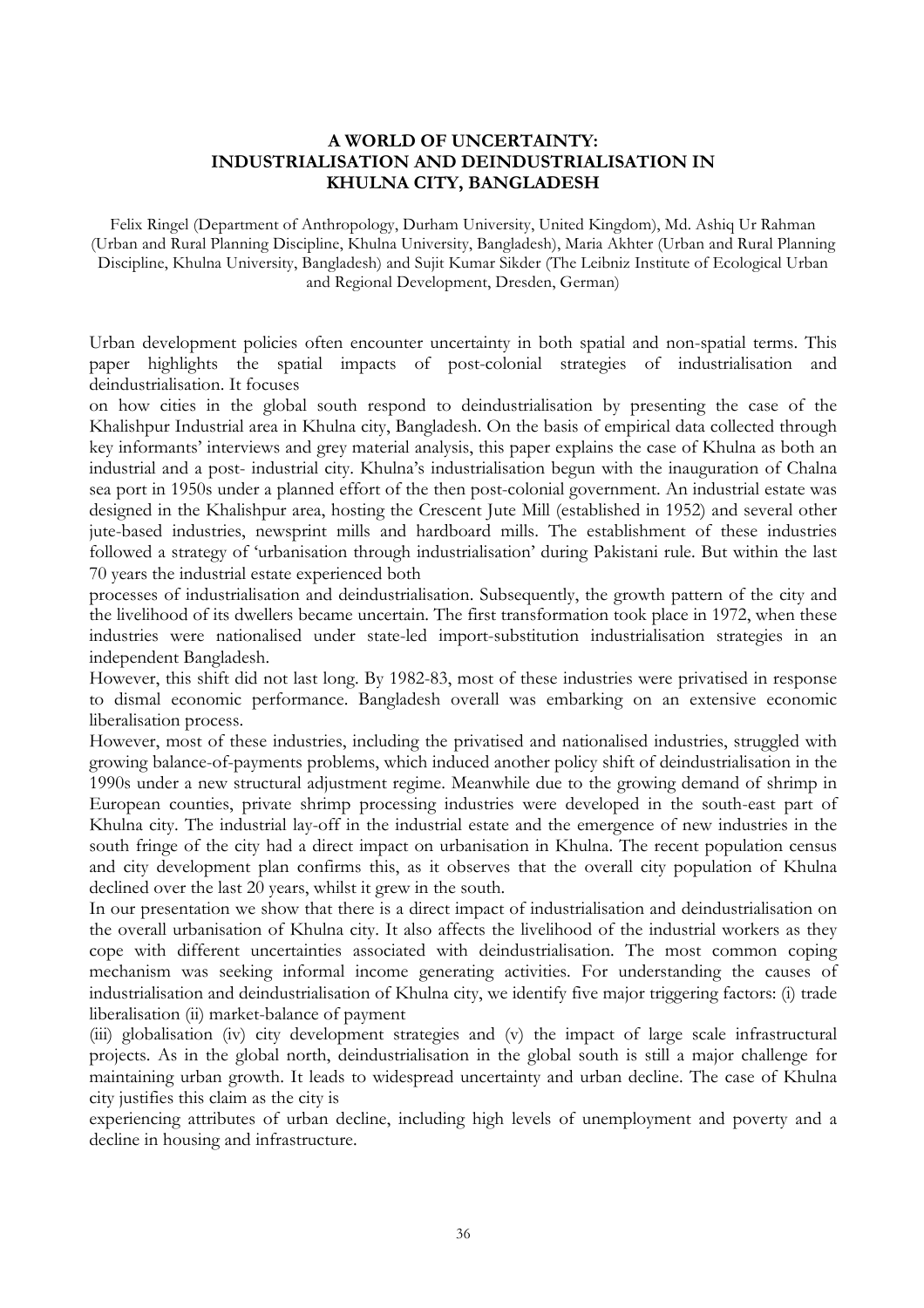# **MIGRANTS' LANDING IN THE LOCKDOWN: ACCESS TO BASIC SERVICES, PUBLIC ACTION AND PREPAREDNESS**

Martina Bovo<sup>1</sup> (DAStU, Politecnico di Milano)

Within the field of migrant populations' arrivals and their access to essential services, this paper explores how the COVID-19 has been an amplifier of existing obstacles and effective responses, and it discusses the latter through the key of "preparedness." The pandemic outbreak has proved to be an amplifier of existing dynamics, and in many contexts, it has underlined the weaknesses and strengths of local actors, services, and spaces to face uncertainty. This is also true regarding access to basic services, often used by vulnerable populations, as newly arrived migrants. This work assumes as a learning context the city of Palermo (IT) –object of fieldwork activities-, where the lockdown has definitively challenged the complex system of urban arrival spaces and the public action around it. In the reaction to the unpredictable crisis, many existing issues became more explicit: the inertia of some public institutions –such as the immigration office– to adapt to changing situations and needs, the gap left by public actors, and the risk of its substitution by active third sector realities, and the trade-off between quality and access of basic services, that indeed is a central –although less debated– question also in more ordinary times. However, in the same period, it was also amplified the (negative) capability (Lanzara, 1993) and "preparedness" (Balducci, forthcoming) of specific spaces, services, and actors to react to sudden changes. Within the dynamic field of migration processes and arrivals, the responses to the pandemic have revealed some actors' capacity to deal with unpredictable changes, and these reactions may be read in the key of "preparedness." Within this framework, this paper argues that the role of research is also that of assuming a territorial approach (Cremaschi, 2017) and, in the first place, that of learning from local responses to reflect on alternative planning perspectives.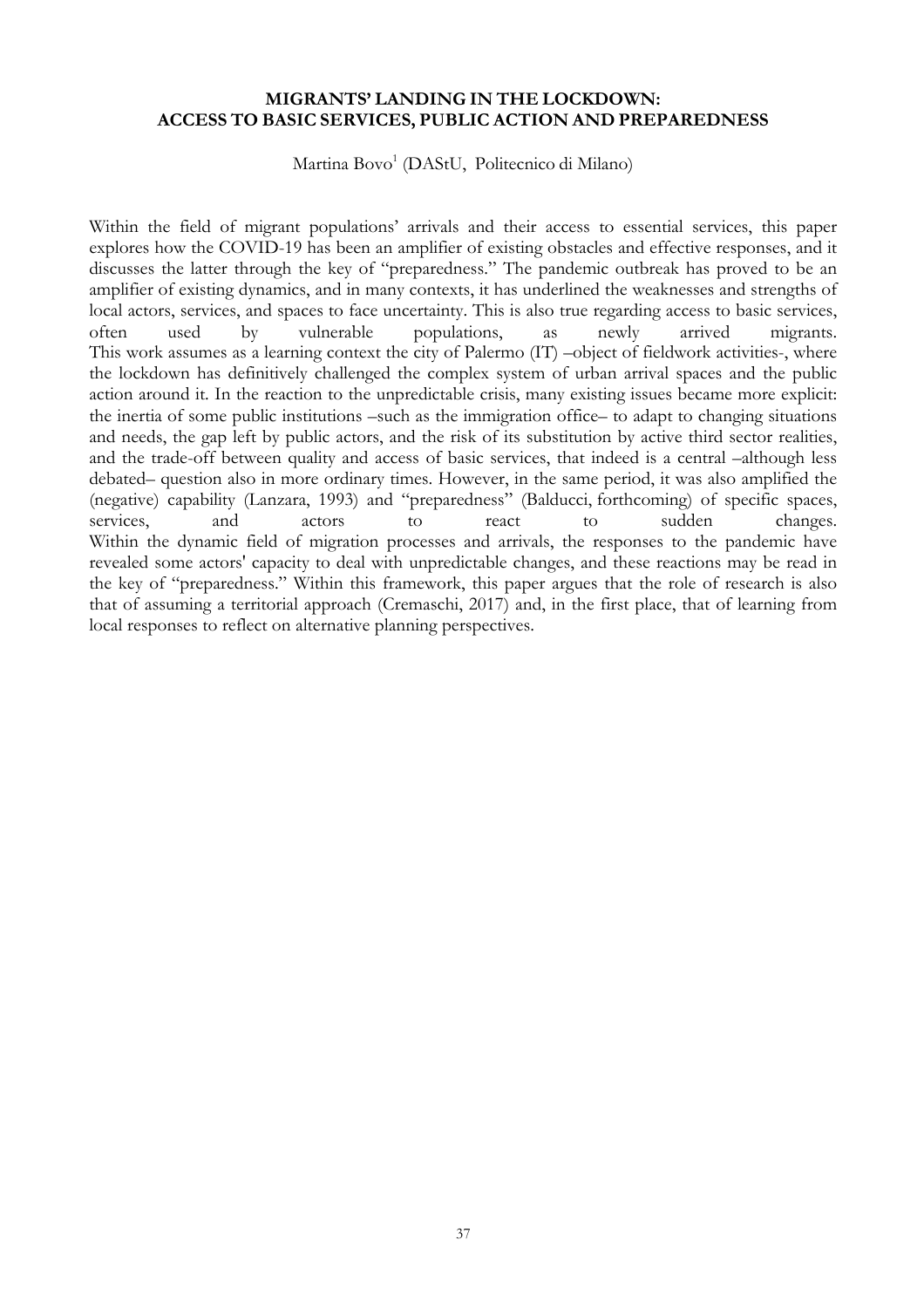### **LOCAL REFUGEE INTEGRATION (POLICIES)IN TIMES OF UNCERTAINTY: EXPERIENCES FROM KENYA**

#### Eva Dick

(German Development Institute Deutsches Institut für Entwicklungspolitik - DIE)

The governance of migration, as human mobility itself, is full of uncertainty. While this applies to migration policy processes at large, the current pandemic situation is adding a further layer of complexity.

This paper asks how the Covid-19 pandemic affects the translation of global refugee norms to the local level in Kenya, in particular those relating to an improved local integration of refugees. It draws from an emerging body of scientific and grey literature on Corona-effects on migration dynamics and policies as well as semi-structured internet-based interviews with development and humanitarian experts based in Kenya. The work on the paper forms part of the BMZ-funded "Contested mobility" research project at DIE (2019 – 2022), which analyses migration policy processes in countries of the global South between local needs, national interests and global agendas. It also builds on extensive empirical research in the context of a previous DIE-project on multi-level migration governance in West and Northeastern Africa (2017 – 2019). Kenya is a pilot country for the implementation of the Global Compact for Refugees and its Comprehensive Refugee Response Framework (CRRF). At the UN Summit for Refugees and Migrants in September 2016, the Kenyan government pledged to integrate refugees more effectively by involving them in national and local development planning, developing a pilot integrated settlement for refugees and host communities in Turkana County and enhancing refugees' access to economic opportunities and health and education systems. Some of this indicated a potential retreat from the country's encampment policy. Developments imposed by the pandemic such as a likely decrease in ODA as well as movement restrictions within the country and its settlements are however likely to compromise that these commitments are put in practice, in an already challenging policy and social environment for refugee integration.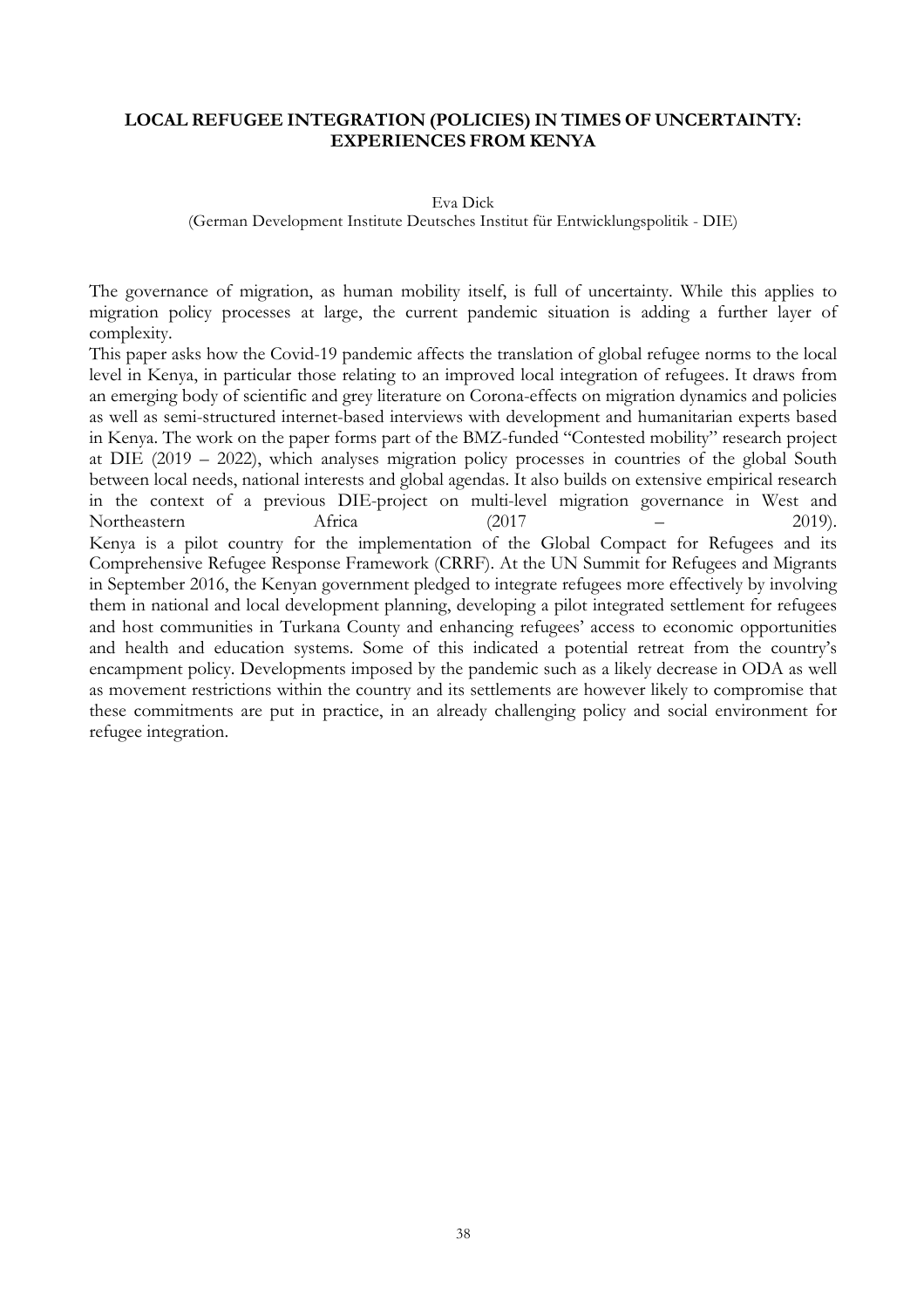# **GLOCAL URBANISM: (IN)VISIBLE POLITICS OF GLOBAL DYNAMICS AND LOCAL CONTEXTS**

Mennatullah Hendawy (Max Weber Foundation, The Orient Institute Beirut, Lebanon)

This project will build on my Phd thesis, titled "Imaging Power: Mediatization of Urban Planning and Developed," which examined, how and why, in the mediatized world, planning visualizations become a question of justice, taking Cairo as a glocal case study to trace spatial and visual justice. I would like to work on a book, tentatively titled "Glocal Urbanism" that offers a critical account of cultural and political translation, transnationalism, knowledge transfer, urban governance and knowledge production as a possible theory and politics of a societies. As a post-doc fellow, I will be working on the ways in which global/local thinking about urbanism is being transformed today through encounters with the recent pandemic, economic crises, issues of systemic racism and wideranging inequalities.

The core idea of proposed book and theory is to move beyond divisions like developing/developed, north/south,....etc in order to co-construct new conversations, theories, and knowledge, with a focus on urbanism, yet beyond. This approach comes to play as in the current globalized, mediatized, digitalized, urbanized world, urban problems at the local levels reflect the global networks of capitalist neoliberal patriarchal urban schemes. In this sense, national divisions of societies are viewed as politically constructed not in favor of the public good.

Accordingly, I want to start the research by looking at the similar urban challenges faced in both the north and the south, and from there, see what this premise can change in the production of urbanism, urban knowledge, theories, and practices globally. To give some examples; I would like to shift the attention from looking at issues such as informality as an issue of the south, towards looking at informality also in the north. Similarly, I want to move away from discussing the north as a developed urban world, towards seeing how also the south contributes to global urban development. To do that, I look at vertical and horizontal intersections and relations. This can be pursued by considering first making a list of similar problems and challenges when it comes to, let's say, climate change or the capitalization of real estate and a globalized stream of money and economy that would support this, but then we can also take a perspective that it's rather both global north and south, if we want to still think in this dichotomy, are bound together by transnational dynamics and global dynamics.

To this end, the book aims to create a framework and that builds moments of comparability between urban cases worldwide which were otherwise from the challenges that they faced are viewed as very different. By addressing the similarities, the research reexamines rival world ideas that have challenged prevailing orthodoxies. The idea is to expand the space of comparability and solidarity across and within borders.

Instead of studying the potentials within under-represented contexts like Africa and Asia, or concentrating on the drawbacks of Eurocentric epistemologies, I would like to move beyond that by interrogating these core divisions by the showing what thinking about urbanism from a glocal perspective can change in the world. The goal of this research is to understand how these ideas and practices came into being through comparative literature and politics. Subsequently, the main question addressed is, what are (in)visible intersections of global dynamics and local contexts, and how they came to being? Through concentrating on local yet global urbanism (glocal), the book aims to imagine and make visible how global relationships, came to be and could be different.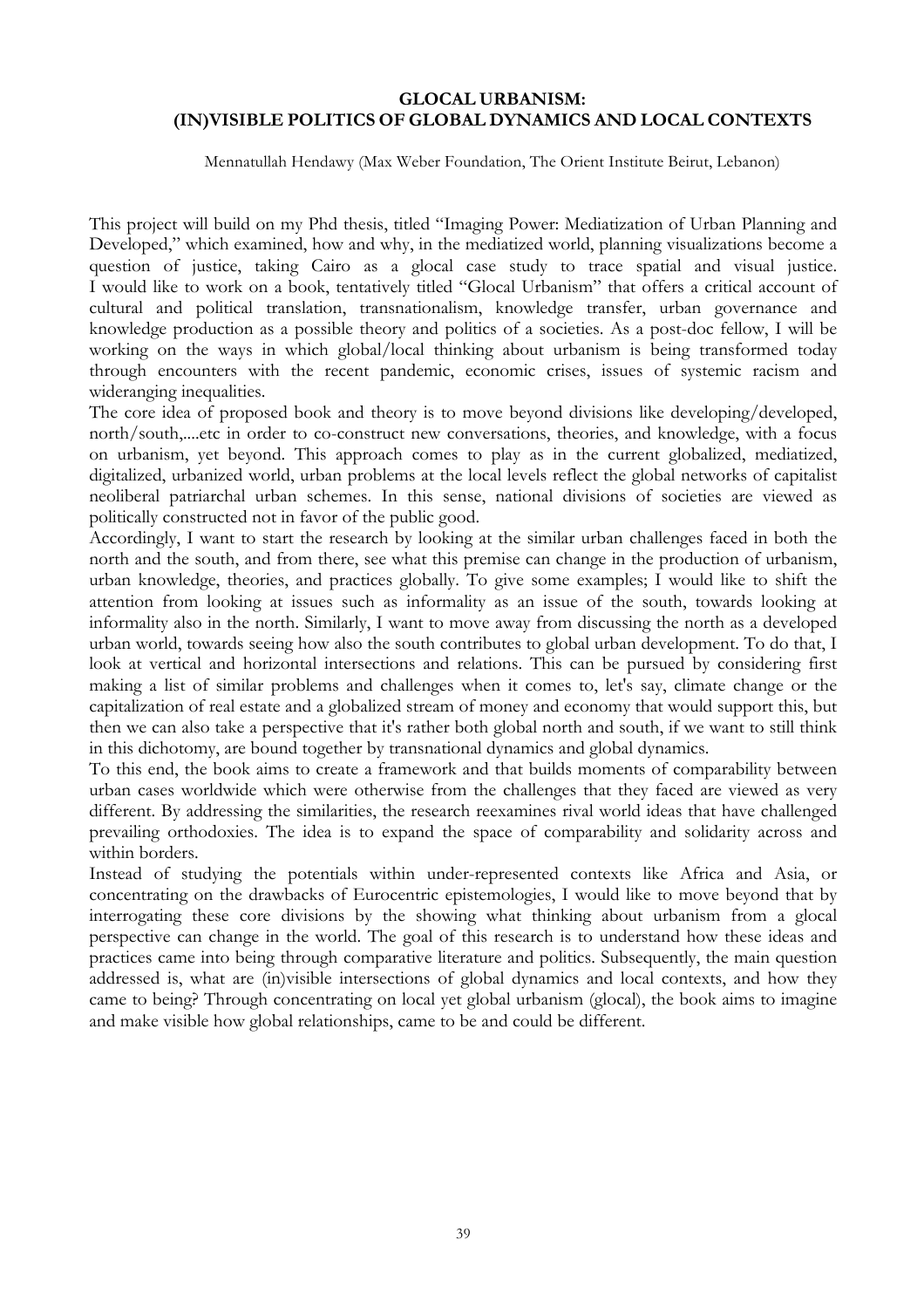# **UNFOLDING THE POTENTIAL FORM OF POST-COVID PUBLIC SPACE IN A HIGHLY-STRATIFIED CITY. THE CASE OF JAKARTA'S WEEKLY TEMPORARY CAR FREE DAY.**

Diana Zerlina, Cynthia Ratih Susilo

The COVID-19 pandemic hits mostly on public spaces, where people are suggested to "not to be" since the place is considered would spread the virus easily. Cities are struggled to keep the citizens safe and sustain their mental health by finding new way to make them possible in outdoor space. This situation challenges the existence of public space and the needs of being in public space. Before the pandemic, Indonesian cities from big cities such as Jakarta to other smaller cities were in enthusiast pace in realizing the provision of new public spaces. It was not only being realized by creating physical public space such as urban parks, but also through the initiative of a weekly Car-Free Day (CFD). The CFD provides a temporary public space to compensate the lack of true, free-cost, inclusive, and nondiscriminative public spaces for every citizen from all groups and socio-economic status. The CFD gained enthusiast responses and attracted people who came for conducting light sport activities. It also "invited" people to engage in various activities in public sphere. The flexibility that was embedded in CFD was the key to CFD's success story.

However, the existence of CFD is being questioned during the outbreak situation. Instead of dismissing the CFD, Jakarta disperses the CFD's locations. In an attempt to avoid the crowd, the location is shifted from a major city boulevard to the other 32 streets. By collecting and analysing data from literature, news, interviews, and questionnaire, this paper identifies the importance of flexible public space as presented by the Jakarta's CFD phenomenon in post-COVID situation. With the complex socio-spatial layering of communities and urban health issues of Jakarta, the analysis unfolds the possible form of future public space that fit for non-virtual space of socialization for a developing city in the uncertain post-pandemic world.